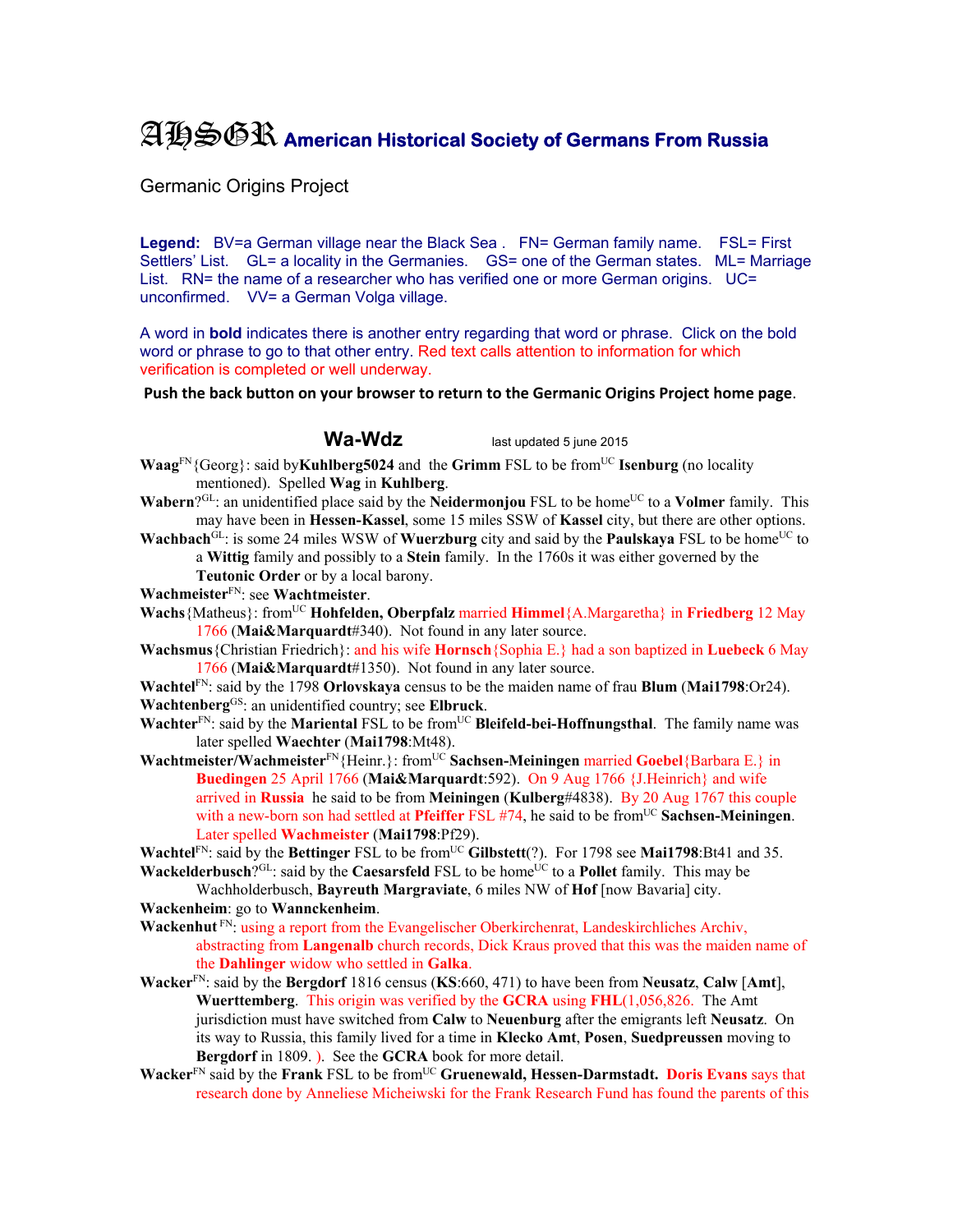man in **Crainfeld**. His earliest known **Wacker** ancestor was born about 1620 in **Allmenrod**.

- **Wacker**{Christian}: this family arrived in **Denmark** along with the **Roesler**{Jacob} family which later settled in **Messer** (**EEE** p.567).
- **Wacker**<sup>FN</sup>{Johannes}: said by the **Norka** FSL to be from<sup>UC</sup> **Isenburg** (no locality mentioned). For 1798 see **Mai1798**:Nr49, 35, 159, 111 and 146.
- **Wacker**<sup>FN</sup>: said by the **Norka** 1798 census to be the maiden name of the wife of **Heffeneder** from<sup>UC</sup> **Schlitz** (**Mai1798**:Nr209).
- **Wacker**<sup>FN</sup>: said by the **Preuss** FSL to be from<sup>UC</sup> Schwabach, Wuerzburg.
- **Wadendorf**GL: see **Wallendorf**.
- **Waeber**: filed with **Weber** folk.
- **Waechter**<sup>FN</sup>: said by the **Brabander** FSL to be from<sup>UC</sup> **Appelbrun**?, **Hanau**. I could not find this family in the 1798 Volga censuses.
- **Waechter**FN: also see **Wachter**.
- [Isenburg-]Waechtersbach<sup>GS</sup>, [County]: said by the Neidermonjou FSL to be home<sup>UC</sup> to a Hahn family. See **Isenbueg-Waechtersbach County**.
- **Waener**<sup>FN</sup>: said by the **Walter** FSL to be from<sup>UC</sup> Lieg?, Hessen-Darmstadt County. Identified by the **Walter Research Group** as a **Wagner** family.
- **Waeschen**{Christoph}: according to **Anhalt-Dessau** archival records he was the 2nd husband of **Herbst**{Henriette Sophie) (**Mai&Marquardt**#1088).
- **Waeschke**RN: Dr. Herman Waeschke, "Deutsche Familien in Russland", in Roland, Archiv fuer Stammund Wappenkunde, Jubilaeumsschrift, 18 Januaary 1912, vol. 1, pp. 68-104. **Rosslau** marriage records and **Anhalt-Dessau** archival records summarized and referenced in **Mai&Marquardt**, p.124 and notes for #832 through #1175.
- **Waesterwaller**FN: see **Westerwaller**.
- **Waffel**FN: according to the **Grimm** FSL a Waffel orphan (no origin indicated) was living with a **Baecker** family from **Darmstadt** (no locality indicated).
- **Wagemann**FN: see **Wagenmann**.
- **Wagenbach**{A.Elisabeth}: wife of **Becker**{J.Magnus} and mother of {J.Conrad} per **FHL**#1269508 per **Dona Reeves-Marquardt**. Husband and wife settled at **Warenburg** FSL #87.
- **Wagenbach**{Clara}: sister of {A.Elisabeth} and in 1765 godmother to her son {J.Conrad}.
- **Wagener**{Mathias}: and his wife **Roth**{M.Cathr.} had a daughter baptized in **Friedberg** 10 May 1766 (**Mai&Marquardt**#1088). Not identified in any later source.
- **Wagenleiter**GL: see **Wagenleitner**.
- **Wagenleitner**<sup>FN</sup>: said by the **Warenburg** FSL to be from<sup>UC</sup> Linz, Oberoesterreich. Spelled **Wagenleiter** in 1790 and 1798 (**Mai1798**:Mv2985,Wr101,Dn48,Bg9).
- **Wagenmann**FN: **Curt Renz** has found the church records for this **Hoffnungstal, Bessarabia**, family in **Doerrenbach, Bergzabern Amt, Rheinpfalz**. Stumpp, p.524, says this **Wagemann** arrived in Russia in 1818.
- **Wagenmann**FN: listed by both the 1816 **Neudorf** census (#79) and **KS**:472 with no origin. Using **FHL**#193,818, the **GCRA** proved their origin in **Doerrenbach**, **Bergzabern** [**Amt**], **Rheinpfalz**. See the **GCRA** book for more. Also spelled **Wagemann**.
- **Wagner** and **Wegner** interfiled below:
- **Wagner**FN{Eliesabeth}: daughter of {J.Henrich} of **Unterreichenbach** married **Ruth**{Carle} in **Buedingen** 12 March 1766 (**Mai&Marquart**#417). Not found in **Kulberg** or in **T**. By 18 June 1767 **Rutt**{Carl} & wife {Elisabeth} had settled at **Balzer** FSL #44 (**Kulberg#**417). In 1798 this couple was still in **Balzer** (**Mai1798**:Bz87).
- **Wagner**{name not given}: **KS**162 says he came from Switzerland and headed for **Bauer**. No further information.
- **Wagner** {Johannes}: **Kulberg**115 said he was single from<sup>UC</sup> **Zweibruecken**. He may be at **T**3144? And he may be {J.Jacob} at **Bauer** FSL (#51) with a young wife and a very young son.
- **Wagner**<sup>FN</sup>: said by the **Bauer** FSL to be from<sup>UC</sup> Dierbach, Zweibruecken. For 1798 see Mai1798:Br15, 21, 37 and 48.
- **Wagner**{A.Margaretha}: married **Spomer**{J.Peter} in **Buedingen** 10 March 1766 (**Mai&Marquardt**#399 & **KS**158). **KS**162 has **Sponer**. Not found in **Kulberg** or in **T**. By 1775 they were in **Beideck**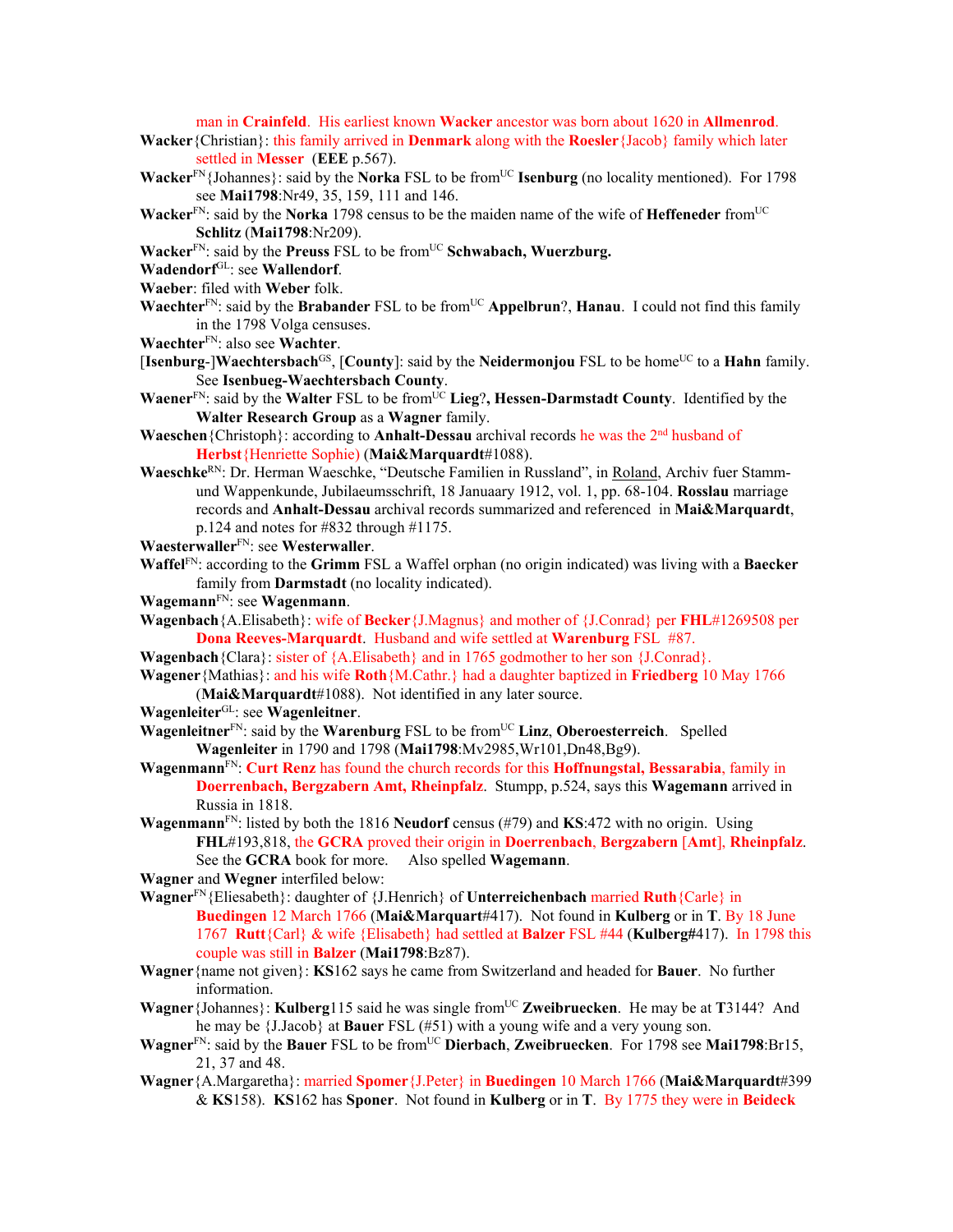#46 {**Mai&Marquardt**#399). In 1798 two sons, both parents deceased, are listed in **Bangert** (**Mai1798**:Bg02).

**Wagner**<sup>FN</sup>: said by the **Belowescher Kolonien** FSL to be from<sup>UC</sup> Mainz (no locality mentioned).

- **Wegner**{M.Elisabeth}: married **Kiltz**{J.Lorens} in **Rosslau** 7 April 1766 (**Mai&Marquardt**#909). **KS**138 has {Lorenz} and the wrong year: 1765. Not found in **Kulberg** or in **T**. By 7 June 1767 **Kilz**(?){Lorenz & Elisabeth} and one child had settled at **Boaro** FSL #3, he said to be from<sup>UC</sup> **Zerbst** (no locality mentioned). Spelled **Kiltz** in 1778 and 1798 (**Mai1798**: Mv296, Or37).
- **Wagner/Wegner**FN{J.Martin}: this stepson was said by the **Boaro** FSL to be living in **Koch{J.Gottfried}** family that was from<sup>UC</sup> Dessau (no locality mentioned). Spelled Wegner in 1798 (**Mai1798**:Ka73,Pl46).
- **Wagner**FN{J.Michael}: said by the **Boaro** FSL to be an orphan living in a **Reisegerste** family that was fromUC **Golniss**, **Dessau**. I did not identify his 1798 whereabouts.
- **Wagner**FN: a stepdaughter listed by the **Boregard** FSL in the **Hoffmann** household.
- **Wagner**FN: a **Rosslau** ML says this woman (no origin given) married in 1766 a **Fischer** man; who settled as single man in **Brabander** (**Mai&Marquardt**#1026).
- **Wagner**FN: the **Buedingen** ML says this woman fromUC **Werda, Truembach** married in 1766 an **Albrecht** man; by 1767 this couple was in **Dobrinka** (**Mai&Marquardt**#626).
- **Wagner**<sup>FN</sup>: said by the **Doenhof** FSL to be from<sup>UC</sup> Stollberg (no locality mentioned).

**Wagner**FN said by the **Frank** FSL to be fromUC **Rinteln, Frieberg**(?)**. Doris Evans** says that research done by Ruth Froelke for Dorothy Thomas confirms that this man was born in 1723 in **Langgoens** which was also home to his earliest known **Wagner** ancestor born about 1720.

**Wagner**<sup>FN</sup>{Katharina}: this widow said by the **Graf** FSL to be from<sup>UC</sup> **Aschaffenburg**.

**Wagner**FN: in 1817 settled in **Gueldendorf, Odessa**; family records found by **Curt Renz** in **Gerlingen, Leonberg parish, Wuerttemberg**.

- **Wagner**<sup>FN</sup>{Franz}: the **Herzog** FSL indicates that his widow, from<sup>UC</sup> **Memingen, Bayern**, is now the wife of **Wagner**{Franz}.
- **Wagner**FN{Christoph}: listed by the **Jost** FSL (#82) but no origin was given.

**Wagner**<sup>FN</sup>{Adam}: said by the **Kano** FSL (#67) to be from<sup>UC</sup> **Anhalt- Zerbst** (no locality mentioned). For 1798 see **Mai1798**:Kn31.

- **Wagner**{Christoph}<sup>FN</sup>: said by the **Kano** FSL to be from<sup>UC</sup> [Anhalt-]Zerbst [Principality] (no locality mentioned) with a **Wolfart** orphan boy from Wagner's sister's household.
- **Wagner**?<sup>FN</sup>{Peter}: said by the **Katharinenstadt** FSL (#52) to be from<sup>UC</sup> **Raitersaich**.

**Wagner**FN{Elisabeth}: the wife of **Engelstaedter**{J.Adam}; she was said by the **Katharinenstadt** FSL (#38) to be fromUC **Hedersheim**, **Pfalz**.

**Wagner**<sup>FN</sup>{Kaspar}: said by the **Katharinenstadt** FSL to be from<sup>UC</sup> **Wien, Oesterrieich** with a **Klein** wife fromUC **Schierstein**. In 1798 his wife's maiden name is given as **Kehl** (**Mai1798**:Ka119).

**Wagner**FN{Peter}: said by the **Katharinenstadt** FSL to be a step-son in the **Weber**{Friedrich} household with his presumed mother {Johanna E.} said to be from **Helmstedt**?, **Braunschweig** and now the wife of **Weber**.

**Wagner**<sup>FN</sup>{Kaspar}: said by the **Katharinenstadt** FSL (#107) to be from<sup>UC</sup> **Wien, Oesterrieich** with a **Klein** wife fromUC **Schierstein**. In 1798 his wife's maiden name is given as **Kehl** (**Mai1798**:Ka119).

**Wagner**<sup>FN</sup>{Peter}: said by the **Katharinenstadt** FSL to be from<sup>UC</sup> **Raitersaich**.

**Wagner**FN{A.Maria}: the **Buedingen** ML #492 says she on 8 April 1766 married **Gareis**{Mathias} (**Mai&Marquardt**#492). The **Koehler** FSL(#6) says that a **Wagner** brother-in-law was living in this **Gareis** household. **Gareis**{Joseph} and **Gareis**{Matthias} evidently were the same man. In 1798 her maiden name was given as **Wagner** (**KS**:Kl 63).

- **Wagner**FN{Johannes}: the **Koehler** FSL (#6a) listed this young orphaned brother-in-law as living in the **Gareis** {Joseph} household; Herr **Gareis** was said to be from<sup>UC</sup> **Eger**, **Oesterreich**, but no origin was specifically given either for his wife or for this orphaned borther-in-law.
- **Wagner**<sup>FN</sup>{J.Adam}: said by the **Kutter** FSL (#80) to be from<sup>UC</sup> **Isenburg** (no locality or country identified).
- **Wagner**<sup>FN</sup>{Philipp}: said by **Kuhlberg**2743 and the **Kutter** FSL (#79) to be from<sup>UC</sup> **Isenburg** (no locality or country identified). According to the **Buedingen** ML this Wagner man from<sup>UC</sup> Calbach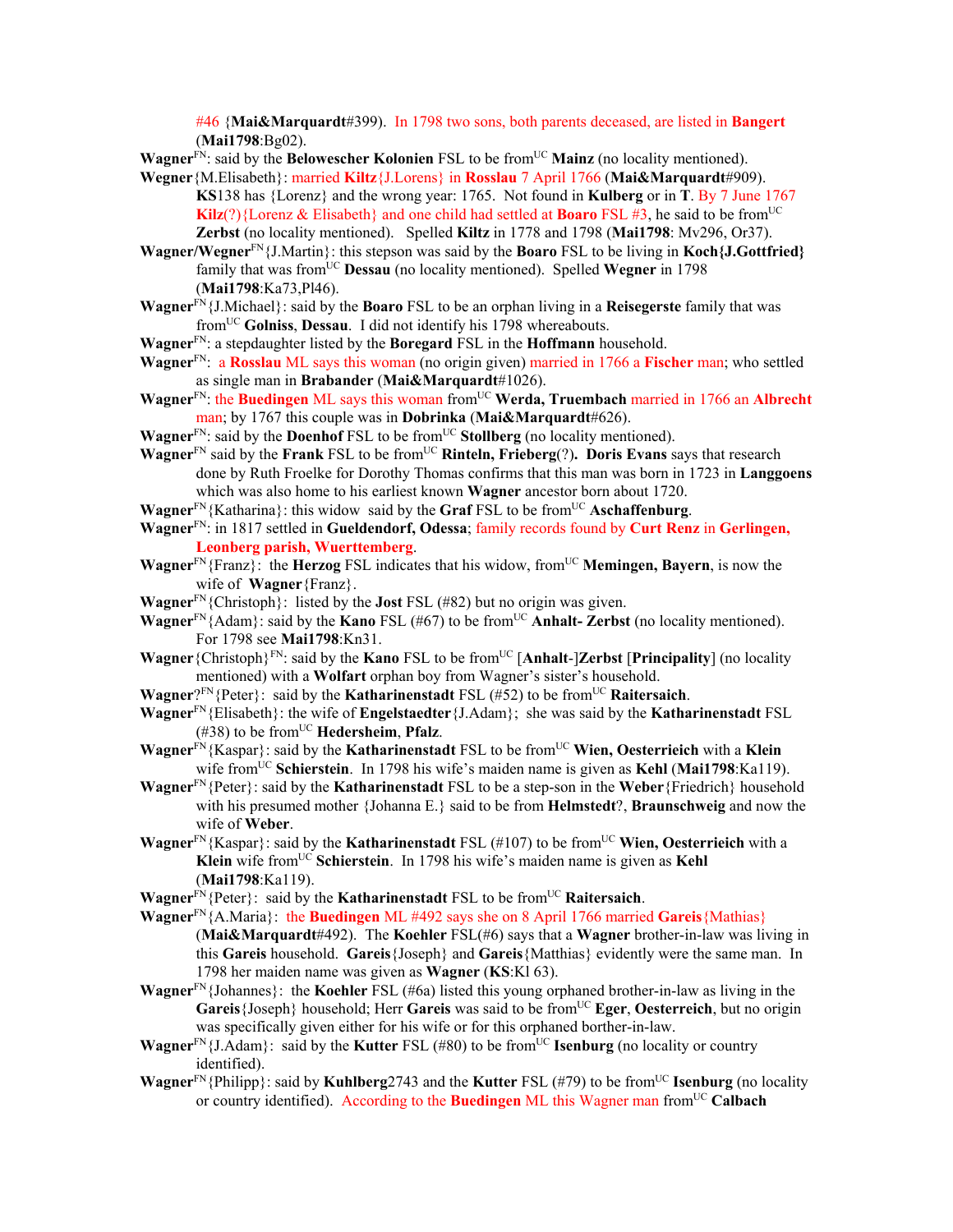married in 1766 a woman who was the adopted daughter of a **Reuther** from<sup>UC</sup> Lieblos (**Mai&Marquardt**#534).

**Wagner**FN{Michael}: said by the **Lauwe** FSL to be fromUC **Willmandingen**, **Wuerttemberg**.

- **Wagner**  $F_N$ Jacob}: said by the **Marental** FSL (#75) to be the father of {Susanna} the wife of **Asselborn**[Peter}.
- **Wagner**{J.Theobold/Teobold}: from the **Pfalz married** the widow **Tiefenthaler**{Christina} in **Danzig** 19 May 1765 **(Mai&Marquardt#**765& **KS**162). Not found in **Kulberg** or in **T**. By 1 July 1766 with 2 teenagers and 1 infant they had settled at **Moor** FSL#9, he said to be from<sup>UC</sup> **Kurpfalz** (no locality mentioned) . In 1798 the widow {Christina} and a married daughter were living in **Moor**  (**Mai1798**:Mo8).
- **Wagner**<sup>FN</sup>{J.Adam}: said by the **Neidermonjou** FSL to be from<sup>UC</sup> **Winterborn**.
- **Wagner**{Christian}FN: listed by both the 1816 **Neudorf** census (#50) and **KS**:472 with no origin. The **GCRA** found a source which said he came from<sup>UC</sup> Offendorf, [Bischweiler Amt, Elsass?], but they did not find him in Protestant records there. See their book for a bit more.
- **Wagner**{Peter}FN: listed by both the 1816 **Neudorf** census (#24) and **KS**:472 without origin. See the **GCRA** book for a bit more
- **Wagner**<sup>FN</sup>{J.Heinrich}: said by the **Orlovskaya** FSL to be from<sup>UC</sup> **Grossbothen**?. Frau Wagner's maiden name was given as **Witzenhausen** in 1798 (**Mai1798**:Or49).
- **Wagner**<sup>FN</sup>: said by the **Paulskaya** FSL to be from<sup>UC</sup> Usingen (no locality mentioned) with a **Schnell** stepdaughter in the household.
- **Wagner**FN{Johannes}: said by the **Pfeiffer** FSL to be fromUC **Koblenz**.
- **Wagner**FN{Sebastian}: said by the **Pfeiffer** FSL to be fromUC **Weinsheim**.
- **Wagner**<sup>FN</sup>{Konrad}: said by the **Phillipsfeld** FSL to be from<sup>UC</sup> **Heringen**, [**Hessen-Kassel Landgraviate**]. For 1769 see (**Mai1798**:Mv2288).
- **Wagner**{Anton} FN: listed in the 1772 **Pobochnaya** first settlers' list (pb14) with no origin mentioned ; he has not been found in **Mai1798**.
- **Wagner**{J.Heinrich}FN: listed in the 1772 **Pobochnaya** first settlers' list (pb22) with no origin mentioned ; for a probable 1798 listing see **Mai1798**:Pb19.
- **Wagner**{Johannes}FN: is not listed in the 1772 **Pobochnaya** first settlers' list but one unmarried daughter left there to go to **Jagodnaya Polyana** to marry in 1792 (**Mai1798**:Mv2328(92),Jp56); another daughter left there to go to the same place to marry in 1797 (**Mai1798**:Mv2335,Jp44).
- **Wagner**<sup>FN</sup>{Johannes}: said by the **Preuss** FSL to be from<sup>UC</sup> **Remich, Luxembo.**
- **Wagner**<sup>FN</sup>{Albrecht}: said (no locality mentioned) by the **Rosenheim** FSL to be from<sup>UC</sup> **Grafschaft Manderscheid**. For 1797 and 1798 see **Mai1798**:Mv2479, Rm52 and En21.
- **Wagner**<sup>FN</sup>{Friedrich}: said by the **Schoenchen** FSL to be from<sup>UC</sup> **Steckenborn**. For 1798 see **Mai1798**:Om23.
- **Wagner**FN: she is said by a **Rosslau** ML to have married a **Kellermann** in 1766 (**Mai&Marquardt**#935); by 1768 they were in **Schuck**.
- **Wagner**{Johanne M.}: married **Kellermann**{J. Georg} in **Rosslau** 9 April 1766 (**Mai&Marquardt**#935). **KS**138 has the wrong year: 1765. Later in 1766 **Keltermann**{Georg & Johanna M.} took transport in **Oranienbaum** for the **Volga**, on which trip a daughter was born and died (**T**5677-5679). They may be **Koehlermann**{Johann & Johanna} who with a year-old daughter had settled at **Schuck** FSL #15, he said to be from **Suhl, Sachsen**. Not found in **Mai1798**,
- **Wagner** {Heinrich, J.Peter, Johannes}<sup>FN</sup>: I could not find them in any published FSL but members of this family were reported to have come from **Schulz** in 1787 and to be living in **Pobochnaja** in 1798 (**Mai1798**:Mv2660,2661,Pb31,32 and maybe 23?).
- **Wagner**{Catharina}: daughter of the late {J.Georg} of **Bischofstrinz, Bohemia** married **Richter**{Anton} in **Woerhd** 26 May 1766 (**Mai&Marquardt**#814 & **KS**150). On 12 Sept 1766 this couple arrived in Russia, he said to be from<sup>UC</sup> Boehmen (Kulberg6140). Later in 1766 without children {Antonyus & Cathrina} took transport in **Oranienbaum** for the **Volga** (**T**3586-3587). By 5 Sept 1767 {Anton & Katharina} had settled at **Seelmann** FSL #54, he said to be fromUC **Neuschloss**, **Boehmen** and she fromUC **Waslawiz-bei-Neuschloss** in **Boehmen**. I did not locate them or any descendants in **Mai1798**.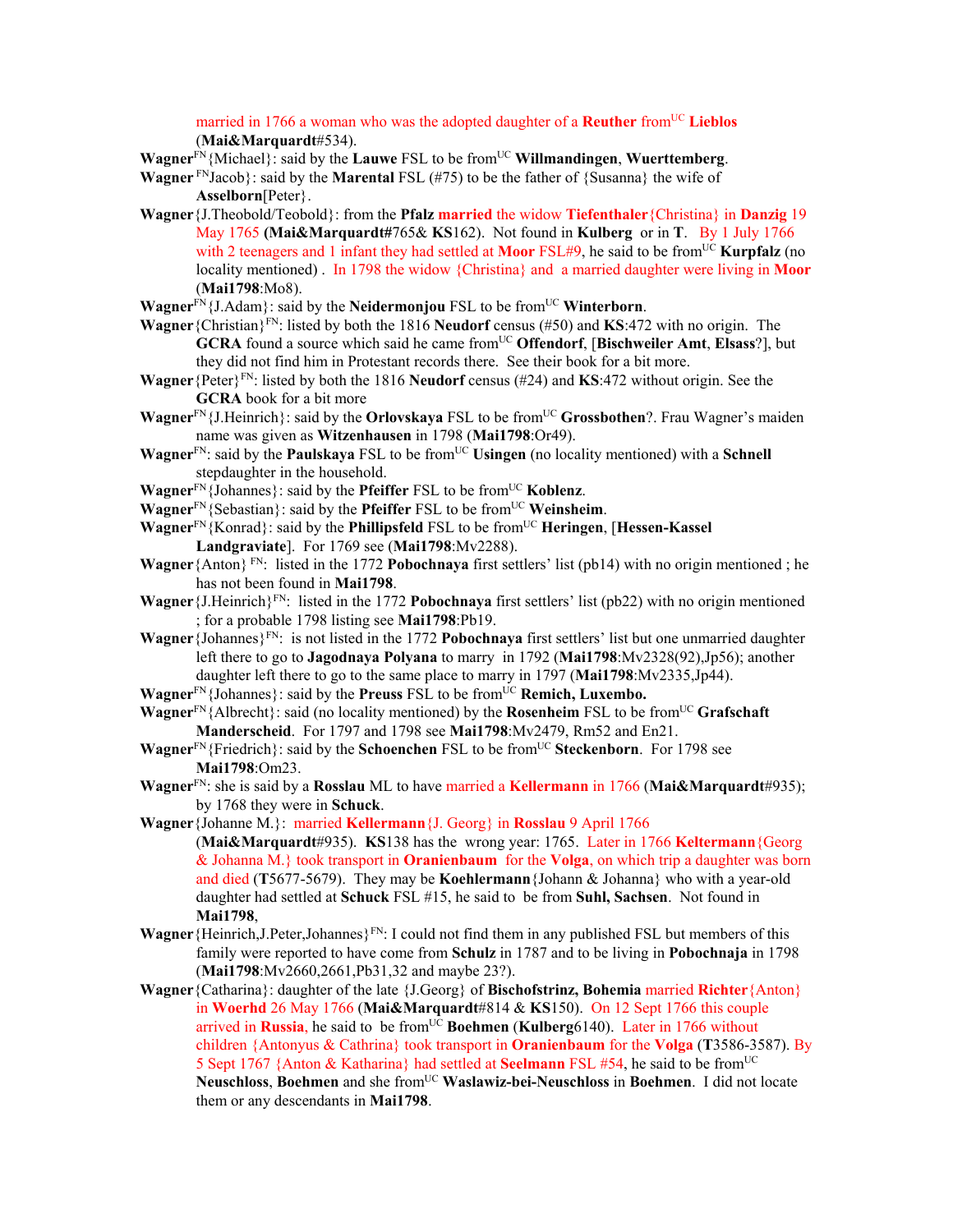- **Wagner**<sup>FN</sup>{Conrad}: said by the **Straub** FSL to be from<sup>UC</sup> **Hausen-Arnsbach**, **Nassau-Usingen** [**Principality**]. I did not find them or any descendants in **Mai1798**.
- **Wagner**{Philipp}<sup>FN</sup>: said by the **Urbach** FSL to be from<sup>UC</sup> **Busecker Tal**, [Hessen-]Darmstadt [**Landgraviate**]. For 1798 see **Mai1798**:Ur20,2,24 and 1.
- **Wagner**{Siegmund}: married **Kermin**[A.Eleonore}12 June 1766 in **Rosslau** (**Mai&Marquardt**#1010). **KS**138 has **Korn** and the wrong year: 1765. Not found in **Kulberg** or in T. By 13 July 1767 this couple had settled at **Urbach** FSL #3, he said to be from **Luedershausen-bei-Artlenburg**, [**Lueneburg Principality**, **Kurbraunschweig**]. For 1798 see **Mai1798**:Ur10.

**Wagner**FN(Philippina}: a widow said by the **Walter** FSL (#83) to be fromUC **Krotzenburg, Hanau**.

- **Wagner**<sup>FN</sup>{Johann}:said by the **Walter** FSL (#31) to be from<sup>UC</sup> **Wetzlos**.
- **Wagner**{name not given}: **Anhalt-Dessau** archive records report that this man left **Anhalt Dessau** with his wife in 1766 (Mai&Marquardt#1165). No more information.
- **Wagner**{Christian Andreas}: married **Weiler**{Johanna Sophia} on **Rosslau** 18 Aug 1766 (**Mai&Marquardt**#1045). **KS**162 & 163 have the wrong year: 1765. **KS**163 has {Sopphia}. Not found in **Kulberg**. Later in 1766 {Christian & Johanna} and 1 child took transport in **Oranienbaum** for the **Volga** (**T**5682-5684). Not found in any later source.
- **Wagner**{Christina}: married **Krontheuer**{J.Michael} 15 July 1766 in **Luebeck** (**Mai&Marquardt**#209). **KS**240 has **Korntheuer**. Not found in any later source. This **Korntheuer** couple with no children arrived in **Russia** 12 Sept 1766, he said to be from **Ansbach** (**Kulberg**4746). Later in 1766 {Christiana}, her husband and no children, Lutherans, took transport in **Oranienbaum** for the **Volga** (**T**3885-3886). Not found in any later source.
- **Wagner**{Konrad}:**KS**162 says he came from **Michelbach**. No further information.
- **Wagner**FN: this family name was found **recorded** in **Schotten** parish records for many generations prior to 1767 and both in **Schlitz** and in **Tann** marriage records 1762-1767; see **Flegel** trip.
- **Wagner**FN: also see **Waener** and **Wegener**.
- **Wagner1** RN: Werner Wagner, "Duedelsheimer Auswanderer nach Russland 1766", pp.81-88 in Klaus Peter Decker, Buedingen als Sammelplatz der Auswanderung an die Wolga 1766.
- **Wahl** $\text{FN}$ {Augustin}: said by the **Goebel** FSL to be from<sup>UC</sup> **Soden**(?), **Kurpfalz**.
- **Wahl**FN: **Curt Renz** has found the church records for this **Hoffnungstal, Bessarabia**, family in **Lindach, Gmund Oberamt, Wuerttemberg**.
- **Wahl**FN{Katharina}: said by the **Koehler** FSL#32 and by the 1798 **Koehler** census (**Mai1798**:Kl32) to be the maiden name of one of the frau **Huber**/**Hubert**. The **Buedingen** ML said that this woman fromUC the area of **Saalmuenster** (**Mai&Marquardt**#568).
- **Wahl**FN{Melchior}: said by the **Krasnoyar** FSL to be from<sup>UC</sup> **Alsfeld, Darmstadt.**
- **Wahl<sup>FN</sup>**{Johannes}: said by the **Neidermonjou** FSL to be from<sup>UC</sup> [**Hessen-**]Darmstadt with **Rihl** stepchildren in the household. I could not find this family in the 1798 censuses.
- **Wahl**FN: mistakenly said by both the 1816 **Neudorf** census (#72, 92) and **KS**:473 (2 entries) to have come fromUC **Rittershofen**, **Sulz** [**Amt**], **Elsass**. Using **FHL**#1,457,535, the **GCRA** proved their origin in **Insheim**, **Moerlheim parish**, **Landau** [**Amt**], **Rheinpfalz**. See the **GCRA** book for more.
- **Wahl**FN{Johannes}: said by the **Ober-Monjou** FSL to be an orphan boy in the **Gruendler** household. For 1780 and 1798 see **Mai1798**:Mv2052 and Wm30.
- **Wahl**FN: also see **Wall**.
- **Wahlen**GL, [**Hessen-Darmstadt**]: is some 7 miles NW of **Alsfeld, Hessen**, and said by the **Buedingen** ML to be home<sup>UC</sup> to a **Sein** woman who in 1766 married a **Finck** man; by 1767 this couple was in **Grimm**; Stumpp says Wahlen was near **Alsfeld** (**Mai&Marquardt#486**).
- **Wahlschmidt/Waldschmidt**<sup>FN</sup>{ said by the **Boaro** FSL #143 to be from<sup>UC</sup> **Vellinghausen**. Spelled
- **Wahlschmidt** in 1798 (**Mai1798**: Mn16). Bill Pickelhaupt says he found this man's origin. **Waldschmidt**
- **Wahmser**{J.Melchior}: married **Schleich{A.M.}** woman 3 Oct 1765 in **Luebeck**; spelled **Wahnser** in the Transport list; not found resident in Russia or in **KS** so far (**Mai&Marquardt**#22).
- **Wahnser** FN: see **Wahmser**.

**Waiblingen**GL**, Wuerttemberg**: is some 6 miles NE of **Stuttgart, Baden-Wuerttemberg**.

**Waiblingen** [**Amt**] GL, **Wuerttemberg**: is some 6 miles NE of **Stuttgart** city, and was an administrative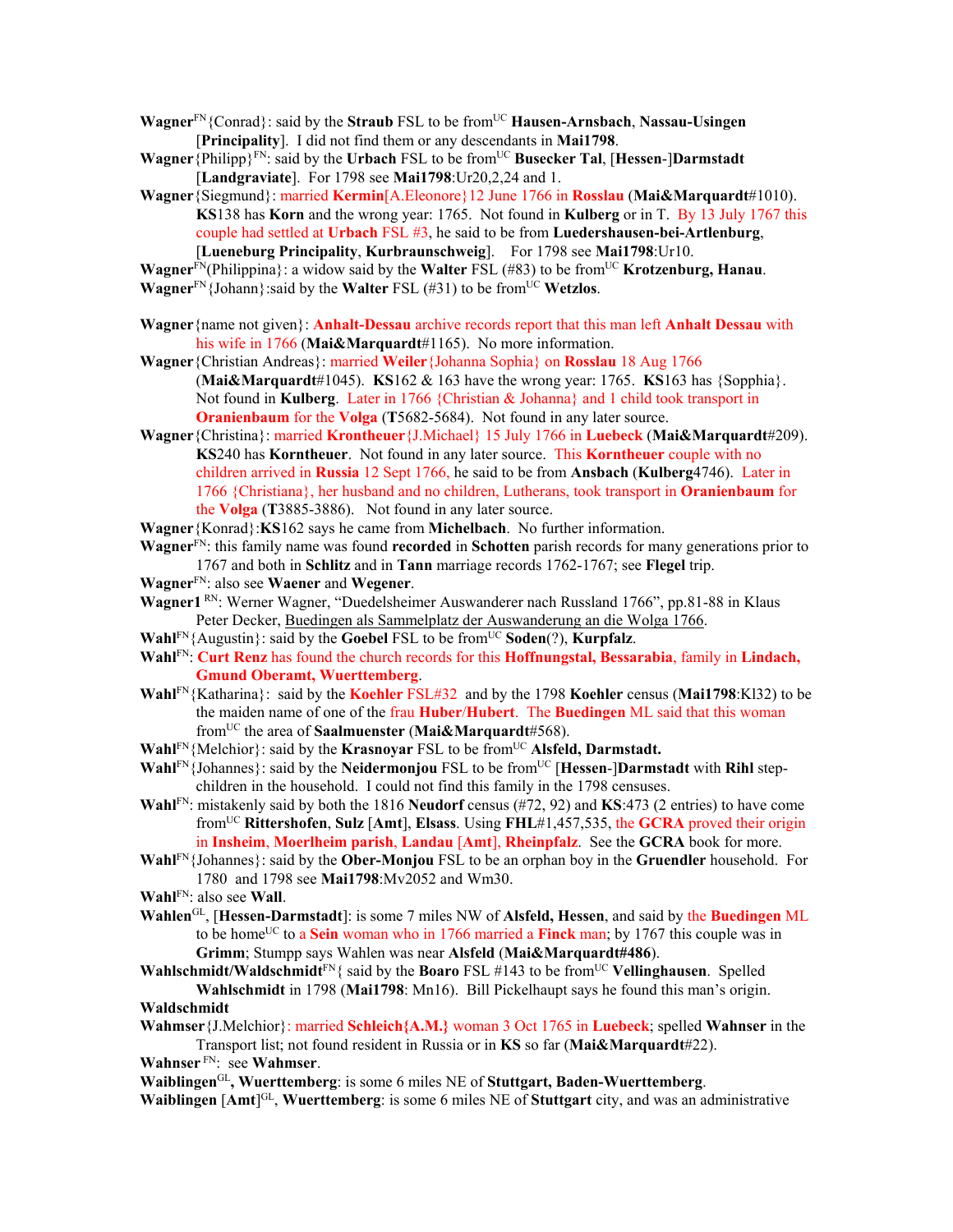district center.

- **Waidain**FN: the 1798 **Norka** census gives this as the maiden name of frau **Pan**; or it might be **Weigand** (**Mai1798**:Nr120).
- **Waizendorf** GL: see **Weiszendorf**.

**Waigandshain**GL, [**Nassau-Dillenburg Principality**]: is some 2.5 miles NNE of **Rennerod**. Stumpp said this place was in the **Westerwald** near **Rennerod** and was home to the **Volk** woman who married **Kraus** and settled with him in **Krasnoyar** ks116 (**Mai&Marquardt**#553). See **Weickersheim**.

- **Walachowski**FN: said by the **Paulskaya** FSL to be from<sup>UC</sup> **Petersburg**, **Russia**. I could not find this family in the 1798 Volga censuses.
- **Walbach**<sup>GL</sup>, **Breuberg**: said by the **Buedingen** ML to be home<sup>UC</sup> to a .**Koenig** man who married a Schaefter woman in 1766 (**Mai&Marquardt**#547). By 1767 this couple was in the **Belowescher Kolonien**.

**Walbott**FN: see **Waldbott**.

- **Walbourg**(?)GL, **Frankreich**: probably is some 20 miles N of **Strasbourg, Alsace**, and said by the **Goebel** FSL to be home<sup>UC</sup> to a **Bovue** family.
- **Walburg**GL, **Weissenburg** [**Amt**], **Elsass**: now called Walbourg, is some 12 miles SW of **Wissembourg** city, and said, evidently mistakenly, by the  $1816$  **Glueckstal** census to be home<sup>UC</sup> to the **Gross** family.
- **Walck**{Johann & Elisabeth}: were godparents at the 21 June 1766 **Luebeck** baptism of **Bramm**{Elisabeth} daughter of {Johann Hinrich} and **Koch**{M.Justina} his wife (**Mai&Marquardt**#1303). Not found in **Kulberg**. Later in 1766 they took transport from **Oranienbaum** to the **Volga** (**T**899-900). Not found in any published FSL or in **Mai1798**.
- **Walcker**<sup>FN</sup>: this family name was found recorded in **Schotten** parish records for many generations prior to 1767; see **Flegel** trip.
- **Wald**FN: see **Walt**.
- **Wald**?:  $GL:$  an unidentified place said to have been home<sup>UC</sup> to an **Emde** man (**Lk**12), early settlers in **Zuerich**. There were over 30 such placenames in the German-speaking lands.
- **Waldagesheim**GL, **Kurpfalz**: is some 19 miles WSW of **Mainz** and is said by the **Rothammel** FSL to be home<sup>UC</sup> to a **Gerte**? family.
- **Wald-Amorbach**, **Breuberg Condominium**: is 3.4 miles NE of **Hoechst-im-Odenwald**. **Geig1** says this was home to the **Dachs** woman who married the **Hoffgerber** man before they moved to **Frank**. **Waldamus**{J.Christoph}: a godparent at the 23 June 1766 **Luebeck** baptism of the son of

**Fritzler**{J.Gottfried} and **Bergmann** wife {M.Elisabeth} (**Mai&Marquardt**#1304). Not identified in **Kuhlberg**, and not found in **T**.

- **Waldangelloch**GL, **Wuerttemberg**: is some 23 miles NE of **Karlsruhe** and is said by the **Kautz** FSL to be the home<sup>UC</sup> of a **Stehle** family.
- **Waldbach**GL **parish**, **Weinsberg** [**Amt**], **Wuerttemberg**: is 1.5 miles W of **Scheppach** and was found to be the parish serving the **Steigman** family that lived in **Scheppach**, **Oehringen Amt**, **Wuerttemberg**. See the **GCRA** book for more details.
- **Waldbott**GS: this state consisted of two smallish territories, one 5-7 miles W of **Friedberg** city, and one 13-15 miles SE of **Friedberg**, around Schmitten. Ever since the Chrusades, the homebase of the very influencial Waldbott/**Walbott**/**Walpott** von **Bassenheim** family, which latter name was sometimes applied to the lands in this entry. For a very long period of time **Kurmainz** evidently held title to some or all of the **Walbott** von **Bassenheim** holdings.
- **Waldau**<sup>GL</sup>: said by the **Kano** FSL to be home<sup>UC</sup> to an **Anschutz** family and possibly to their **Mueller**{Gottlieb} step-son. Kuhlberg said this place was in **Sachsen**. This probably was in **Kursachsen** some 8 miles SE of **Naumburg** city.
- **Walddorf**, **Tuebingen** [**Amt**], **Wuerttemberg**: is 6 miles NE of **Tuebingen** city, and was said by the 1816 **Neudorf** census (#112) to have be home<sup>UC</sup> to a **Meier/Maier** {Johannes} family.
- **Waldeck**<sup>GL</sup>, **Herzogtum Mecklenburg**[-**Schwerin**]: said by the **Rosenheim** FSL to be home<sup>UC</sup> to a **Dittmann** family. There were two Waldecks in this Duchy: one is 8 km SE of **Rostock** city; the other is 59 km SW of **Rostock**.
- **Waldeck**GS: short for the **Principality of Waldeck-Pyrmont**, for which the German is **Fuerstentum Waldeck**. It held extensive lands to the W of **Kassel** city, mostly in what is now **Hessen**. Its seat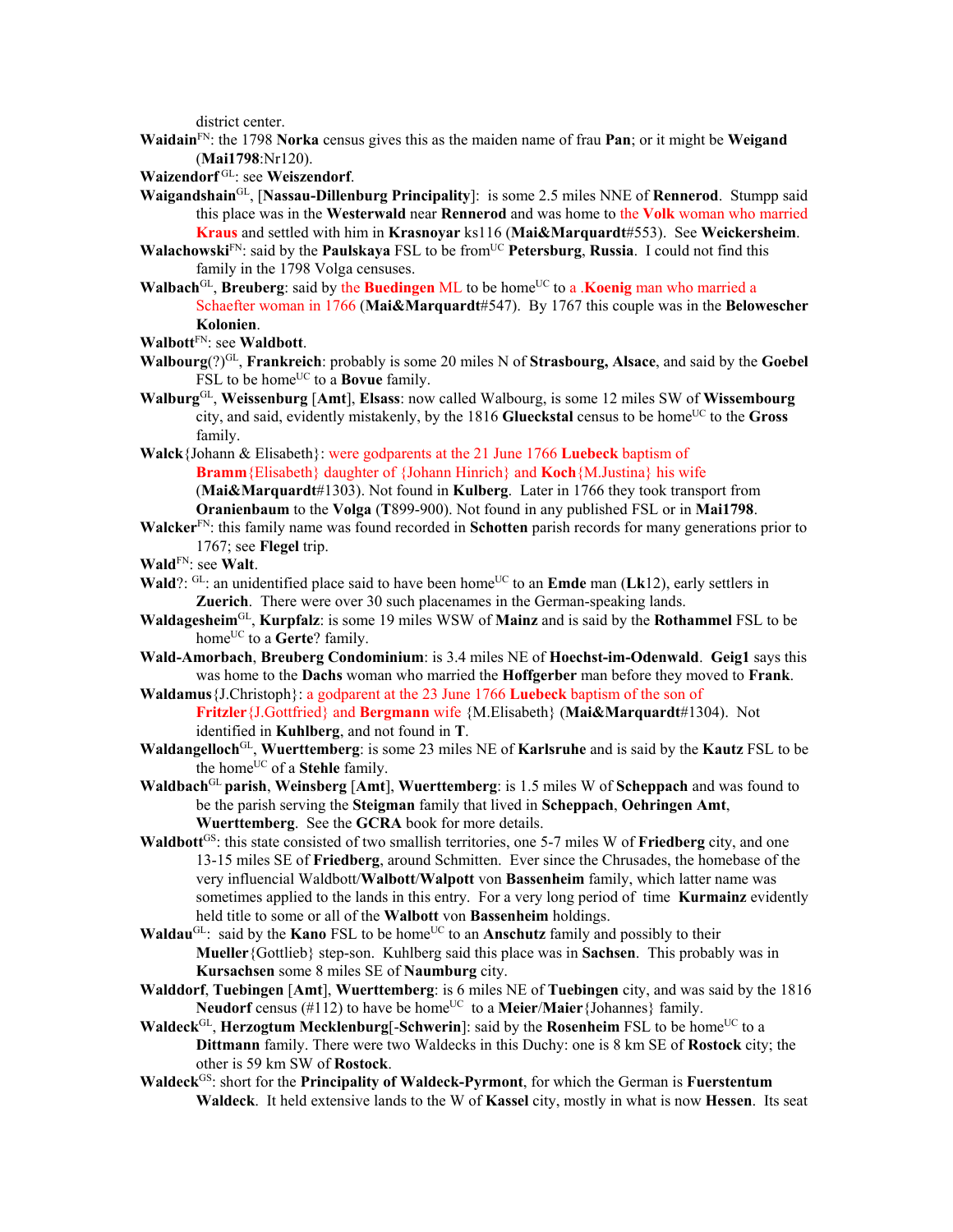was Arolsen, some 20 miles WNW of **Kassel** city.

- **Waldenbach**: this may have been either **Waldenbuch**GL**, Wuerttemberg Duchy** some 11 miles SSW of **Stuttgart** city or **Walderbach**, **Bavaria** 27 km NE of **Regensburg** city.
- **Waldenbuch**GL**, Wuerttemberg Duchy**: is some 11 miles SSW of **Stuttgart**, **Baden-Wuerttemberg**; see **Waltenbuch**, **Wittenberg Duchy**. Also see **Walderbach**.
- **Walder**: filed among the **Walter** folk.
- **Walderbach**: see **Waldenbach**.
- **Waldenhausen**, **Wuerzburg** [**Bishopric**]: is 31 km WSW of Wuerzburg city and was said by the **Seelmann** FSL to be home<sup>UC</sup> to an **Oswald** family.
- **Walenkepr**?, [**Kur-**]**Braunschweig**: an unidentified place said by the **Warenburg** FSL to be home<sup>UC</sup> to a **Mast** family.
- **Waldenloch**GL see **Waldangelloch.**
- Waldfischbach<sup>GL</sup>: see Fischbach.
- **Waldgener**?FN: see **Waldheuser**.
- **Waldgirmes**GL, **Darmstadt**: is some 5 miles W of **Giessen** city, and said by the **Bettinger** FSL to be home<sup>UC</sup> to a **Feiling** family. Said by the **Laub** FSL to be home<sup>UC</sup> to a **Zubiks** family.
- **Waldhambach**GL, **Bergzabern** [**Amt**], **Pfalz**: is some 4.5 miles N of Bad Bergzabern, and the **GCRA** has proven that the **Hertle** family was here before moving on to **Glueckstal**. See the **GCRA** book for more details.
- **Waldheuser/Waldheiser** {Michael+w+2c}<sup>FN</sup>: **Kulberg**100 said they were Catholic from<sup>UC</sup> **Wuerzburg**. Said by the **Ober-Monjou** FSL (#38) to be fromUC **Gerolzhofen**?, [**Wuerzburg Bishopric**], with a **Seifert** step-daughter in the household. Spelled **Waldgener**? in 1781 and **Waltgeiser** in 1798 (**Mai1798**:Mv2056 and Lz40 respectively).
- **Waldhurn**?, [**Kurmainz**]: probably better spelled **Wallduern** which is 15 km SSE of **Miltenberg** and according to the Recruiter Beauregard's list may have been home<sup>UC</sup> to the **Schmidt** $\{Johnnes\}$ family (**Lk**97); Kuhlberg said (apparentlymistakenly) that this was in **Bayern**.
- **Waldkappel**, [**Hessen-Kassel Landgraviate**]: is 12 km SW of **Eschwege** and said by **KS126** to be home<sup>UC</sup> to **Eichler**{Konrad}. Whereas the **Moor** FSL (#66) says he was from **Isenburg**, the lands of which were 80-200 km to the SE.
- **Waldlaubersheim**GL**, Kreis Kreuznach, Rheinland**: Is some 6 miles NNW of Bad Kreuznach. **Dona Reeves-Marquardt** found the record for the baptism of Herr **Schulteiss** in the church records in **Waldlaubersheim, Kreis Kreuznach, Rheinland**. This family first settled in **Grimm** where they arrived before 1775 (but not in time to be included in the FSL) and were included in the 1775 census (household 73) there.
- **Wald-Michelbach**GL, [**Kurpfalz**]: is some 12 miles NE of **Heidelberg** city, and 12 miles SSW of **Fraenkisch-Crumbach**, and 9.8 WNW of **Gammelsbach** Said by the **Paulskaya** FSL to be homeUC to a **Hirsch** family. **Albrecht**{A.Katharina} and **Gutherich**{J.Christian} married here in 1759. This probably is the Michelbach that was home to the Schaefer {G.Philipp} family that left **Fraenkisch-Crumbach** for Russia in 1766 (**Gieg1**).
- **Waldmichelbach, Lindenfels Amt, Kurpfalz**: may have been the home<sup>UC</sup> of **Rotharmel/Rothermel** {J.Georg Sr. and sons} (**EEE** pp.568-569). Same place as the preceding entry.
- Waldorf<sup>GL</sup>: see Waldorff.
- **Waldorff** GL, **Elbing Amt**: is now Powalina, Poland, and was some 3.5 miles E of Tiegendorff city. Said by the **Orloff** FSL to be home<sup>UC</sup> to **Wiebe** family. Also spelled **Waldorf** and **Walldorf**.
- **Waldschmidt**FN: said by the **Keller** FSL to be fromUC **Reifenberg**, **Bassenheim**. For 1798 see (**Mai1798**:Nk43).
- **Waldschmidt**<sup>FN</sup>: said by the **Ober-Monjou** FSL to be from<sup>UC</sup> **Resfenberg**?. For 1798 see **Mai1798**:Om65, Lz31.
- **Waldshut** in the **Schwarzwald**: an unidentified place probably in or near **Elzach**. Said by a **Friedberg** ML to be home<sup>UC</sup> to **Vogelbach**{Jacob} who married **Brede**{Dorothea} in **Friedberg** 16 April 1766 (**Mai&Marquardt**#316).
- **Waldsprechtsweier**GL**, Baden-Baden Margravite**: is some 9 miles SSW of **Karlsruhe, Baden-Wuerttemberg;** see **Veileraporekenokh**.
- **Waldstaedten**<sup>GL</sup>: an unidentified place said by the **Buedingen** ML to be home<sup>UC</sup> to a **Wunderlich** family.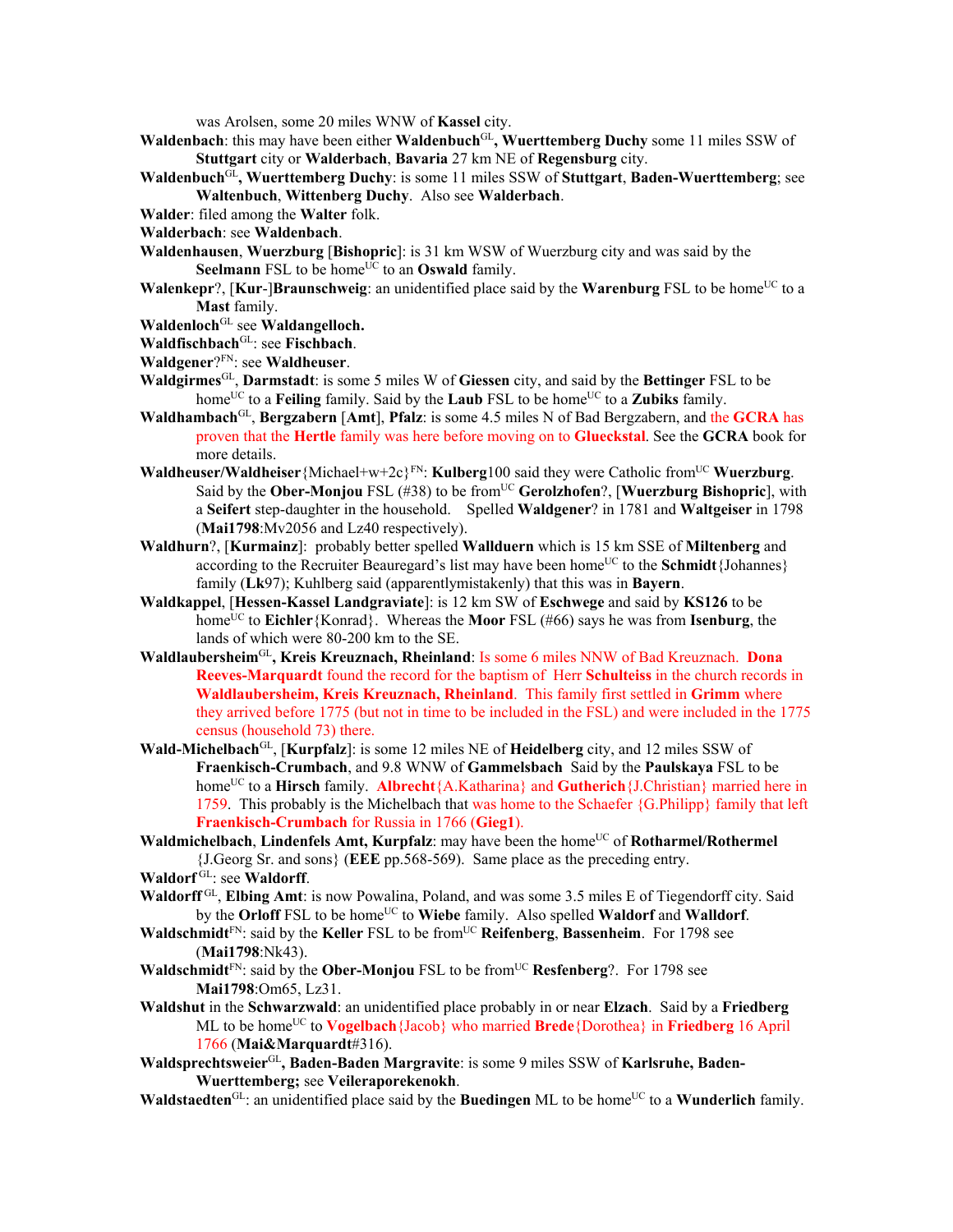The **Belowescher Kolonien** FSL said he was from **Anspach**.

- **Waldweiten**<sup>FN</sup>: said by the **Schoenchen** FSL to be from<sup>UC</sup> **Luxemburg** [Duchy] no locality mentioned. I could find no member of this family in **Mai1798**.
- **Wale**FN: listed by the 1816 **Glueckstal** census (**KS**:677, 678) with no origin, but **KS**:474 said they were fromUC **Freilaubersheim**, **Bad Kreuznach** [Amt], **Rheinhessen**. See the **GCRA** book for more detail. Also spelled **Walle**.
- **Walenhausen**<sup>GL</sup>, Hesse-Darmstadt County: said by the Walter FSL to be home<sup>UC</sup> to an Asmos family. Confirmed by the **Walter Research Group** to be an **Asmus** family from **Wallernhausen, Hessen**.
- **Walensheim**?<sup>GL</sup>, **Wuerzburg**: an unidentified place said by the **Keller** FSL to be home<sup>UC</sup> to a **Hahn**{Kaspar} family.
- **Waler**?FN: no place of origin is given for this orphan in the **Pfeiffer** FSL but she is living in the household of a **Schubert** family from<sup>UC</sup> **Wuerzburg**.
- **Walerode/Wallenrod**: is some 11 miles W of **Schlitz** city, and was in **Amt Romrot, Hessen-Darmstadt Duchy**. See **Schlitz**.
- **Walerode**<sup>GL</sup>: the **Schlitz** ML says this was home<sup>UC</sup> to the **Kenel** woman who married in 1766 a **Bindewald** man; by 1767 this couple was in **Boaro**; Schulze says this is **Wallenrod**
	- (**Mai&Marquardt**#742).
- **Waleske**FN: see **Waljatski**.
- **Waljatski**<sup>FN</sup>: said by the **Jost** FSL to be from<sup>UC</sup> **Raschau**, **Polen**. In 1798 the name was spelled **Waleske** (**Mai1798**:Jo48).
- **Walkenbach**<sup>FN</sup>: said by the **Preuss** FSL to be from<sup>UC</sup> **Oberhausen, Kur Trier.** Later spelled **Falkenbach.**
- **Walker**FN: listed by the 1816 **Glueckstal** census (**KS**:671, 474) with no origin. Using **FHL**(1,457,504), the **GCRA** proved origin in **Wankheim**, **Tuebingen** [**Amt**], **Wuerttemberg**. See the **GCRA** book for more detail.
- **Walker** FN: also see **Walter**.
- **Wall**FN: said by the **Tiege** FSL to be fromUC **Lesckerfeld**, **Marienburg Amt**.
- **Wall**FN: listed by both the 1858 **Kassel** census (#224, 225) and **KS**:474 without origin. Using **FHL**#1,457,535 the **GCRA** proved their origin in **Moerlheim**, **Landau** [**Amt**], **Rheinpfalz**. Also spelled **Wahl**.
- **Wall**<sup>GL</sup>: an unidentified place said by the **Mueller** FSL to be home<sup>UC</sup> to a **Meier** family. The Kuhlberg list gives the state as *Isenburg*.
- **Wallau**: in the northern **Taunus** mountains 25 km NW of **Marburg-an-der-Lahn city**; in the 1760s it was a parish center in **Hessen-Darmstadt Landgraviate**.
- **Wallbach**<sup>GL</sup>: an unidentified place said by the **Katharinenstadt** FSL to be home<sup>UC</sup> to a **Brock** family. There are many place names like this in Germany.
- **Wallbach**<sup>GL</sup>: said by the **Buedingen** ML to be home<sup>UC</sup> to a **Brunner** woman who in 1766 married a **Haag** man (**Mai&Marquardt**#599).. By 1767 this couple was in the **Belowescher Kolonien**. This surely is **Walbach/Wallbach, Breuberg**.
- **Wallbott**FN: see **Waldbott**.
- **Wallborg**FN: said by the **Herzog** FSL to be the maiden name of the wife (no origin given) of the **Ortmann** who came fromUC **Kelheim**, [**Kur**-]**Bayern**.
- **Walldorf**, **Heidelberg** [**Amt**], **Baden**: is 7 miles SSW of **Heidelberg** city, and was mistakenly said by the 1816 **Kassel** census (#100) to be homeUC to the **Frei**/**Frey**{Jakob} family that settled in **Kassel**.
- **Walldorf**<sup>GL</sup>, **Kurpfalz**: said by the **Bauer** FSL to be home<sup>UC</sup> to a **Mohr** family. This may have been Walldorf, **Hessen**, some 9 miles SSW of **Frankfurt-am-Main** city center. This is the same place as the previous entry, except 40 years earlier.
- **Walldorf** GL: also see **Waldorff**.
- **Wallduern**, **Baden-Wuerttemberg:** in the 1760's was part of **Kurmainz** and is some 29 miles SSE of **Aschaffenburg**.
- **Wallduern**: see **Waldhurn**.
- **Walle**FN: see **Wale**.

## **Wallefelsch{A.Marg**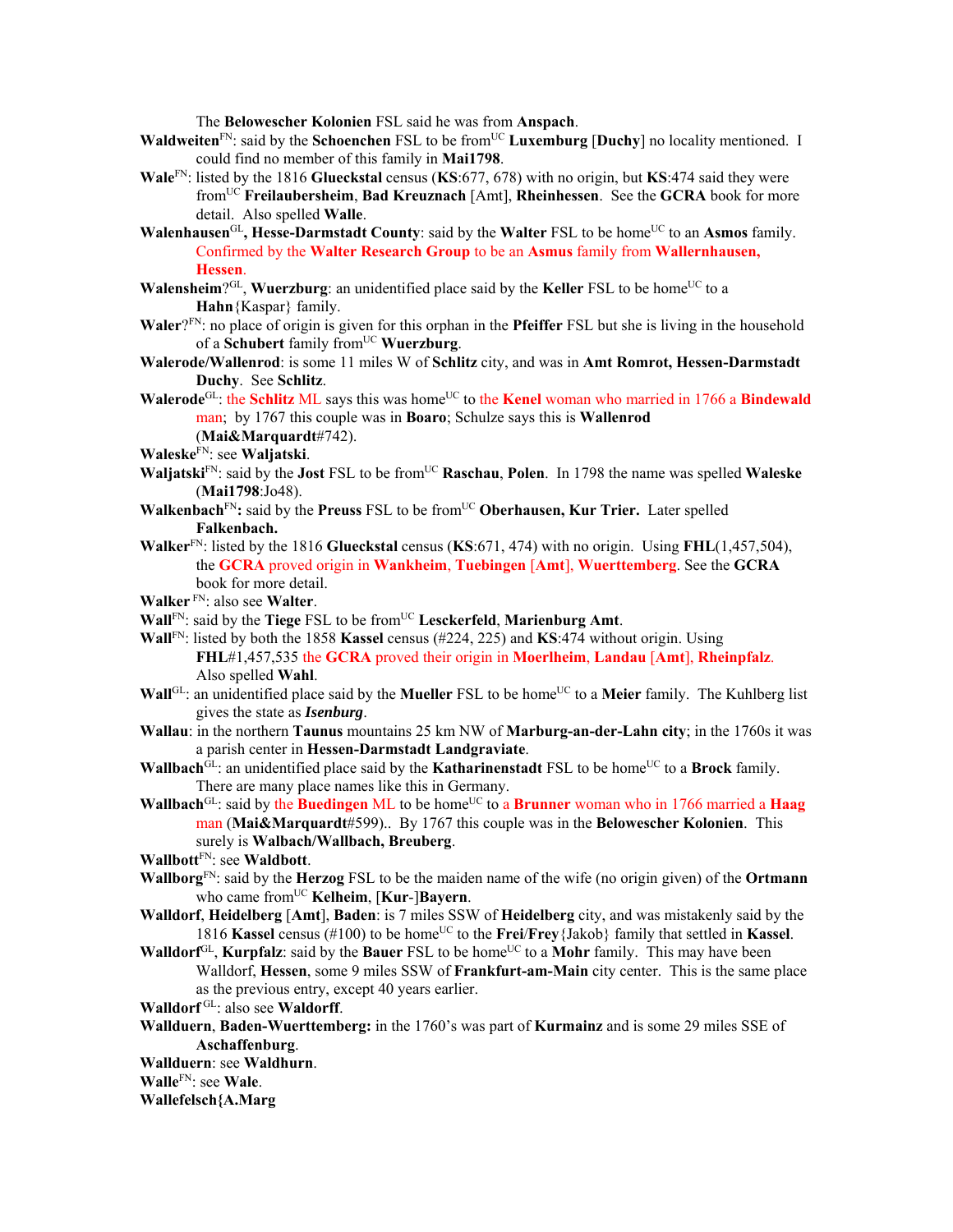- **Wallefelsch/Wallenfelsch/Wallenfelsh**FN{A.Marg.}: married **Repp**{Conrad} in **Buedingen** 11 March 1766 (**Mai&Marquardt**#414). By 4 July 1766 she and {J.Conrad} had arrived in **Russia**, he said to be from **Darmstadt** (**Kulberg**2312). Not found in **T**. By 20 June 1767 with an infant they had settled at **Dobrinka** FSL #75, **Rupp** said to be from **Seilzias**(?), **Darmstadt**. In 1798 this **Repp** couple was still in **Dobrinka**, when her family name was given as **Wallenfelsh**. **(Mai1798**:Db47).
- **Wallenberg**{Elisabeth}FN: said to be the wife of **Maul** in 1798 (**Mai1798**:Sr41) but I did not find her in any FSL
- **Wallendorf**?<sup>GL</sup>: an unidentified place said by the **Orlovskaya** FSL to be home<sup>UC</sup> to a **Bazel** family. Kuhlberg said this was in the state of **Dessau**. Stumpp said the place of origin was **Quellendorf**  near **Dessau** (**Mai&Marquardt**#883). I think Stumpp was most likely correct: see **Quellendorf**.
- **Wallendorf**?<sup>GL</sup>, **Dessau**: an unidentified place said by the **Paulskaya** FSL to be home<sup>UC</sup> to a **Schneider** family. This may have been **Wadendorf** some 10 miles SSW of **Dessau** city, or **Quellendorf**, see above.

**Wallenflesh**FN: see **Walleflesch**.

- **Wallenrod**<sup>GL</sup>: is some 3 miles NW of **Lauterbach** city and said by the **Mueller** FSL to be home<sup>UC</sup> to an **Usinger** family.
- **Wallenrod**GL: also see **Walerode**.
- **Waller**{A.Margaretha}: first wife of **Bock**{J.Burghard} later of **Frank** (**Altenhasslau** church records on **Archion**, per Maggie **Hein**}. She evidently died prior to March 1766.
- **Wallerfangen**, Lothringen: is 45 km NE of Metz city and was said by the Seelmann FSL to be home<sup>UC</sup> to a **Masuri** family.
- **Wallerhausen**GL: see **Wallernhausen**.
- **Wallernhausen**, [**Isenburg**-]**Budedingen** is 19 miles SE of **Giessen** city, and said by the **Ernestinendorf** FSL to be home<sup>UC</sup> to a **Stang** family.
- **Wallernhausen**GL, **Nidda Amt, Hessen-Darmstadt**, near **Buedingen**: is some 1.5 miles SE of **Nidda** and said by the **Frank** FSL to be to be home<sup>UC</sup> to a **Zimmermann** family and mistakenly(?) said to be in the state of **Fulda**. Said by the all versions of the **Jagodnaja Poljana** FSL to be home<sup>UC</sup> to **Asmus/Asmuss**{J.Perter} and **Jungmann**, and **Stang** families**.** Said by the Kromm and Stumpp versions to be home<sup>UC</sup> to **Beutel** and **Goerlitz/Goersitz** families although the Pleve version mentions only Nidda. Said by Stumpp to be home<sup>UC</sup> to Conrad and Johannes Beutel, as well as of the **Stang** woman who married {Johannes}, all of whom went to **Jagodnaja Poljana** (**Mai&Marquardt**#715, 719). Confirmed by the **Walter Research Group** to be home to an **Asmus** family. Said by the **Buedingen** ML to be home<sup>UC</sup> to **Rueppel**{J.Kaspar} who married the **Appel** orphan in 1766 in **Buedingen** (**Mai&Marquardt**#713, **KS**:118 and 143), identified in no FSL. Sometimes spelled **Wallerhausen**, **Wallershausen**, or **Walenhausen**.
- **Wallerode**GL: said by the **Niedermonjou** FSL to be home to **Riefer** and **Staerz** families. Kuhlberg said this was in **Riedesel**. Pleve noted this might be **Wellerode**. See also **Wallenrod** . In the case of the **Riefer** family, at least, this was **Wallroth**.
- **Wallershausen**GL, see **Wallernhausen.**
- **Wallmerath**GL: see **Walmerath**.
- **Wallrath**GL: see **Wallroth**.
- **Wallroth**?<sup>GL</sup>: an unidentified place said by the **Boregard** FSL to be home<sup>UC</sup> to a **Staf**? family. There was a Wallroth 3.5 miles NW of **Schluechtern** town, and one 13 miles ESE of **Bonn** city. There was also a **Wallrath** 13 miles SW of **Duesseldorf** city.
- **Wallroth**GL: this place was 3 miles N of **Schluechtern** city. Kuhlberg said it was in the **Riedesel** [**Barony**]. If so, it was very near the common border with **Hanau County** and **Fulda Bishopric**. Steven and Michael Grau have proven this as the origin for the **Rieffer**/**Rueffer** family of **Nieder-Monjou**.
- **Wallstadt**GL, **Mannheim** [**Amt**], **Baden**: is now a suburb just east of **Mannheim** city, and mentioned by the 1816 **Glueckstal** census ( $KS.670, 279$ ) as a possible origin<sup>UC</sup> for the **Goebel** family.
- **Walmerath, Kurtrier: a Friedberg ML** said this was home<sup>UC</sup> to **Burk** {A.Maria} who married **Hartmann**{J.Adam} 28 April 1766 (**Mai&Marquardt**#337). There was a **Wallmerath** 30 km SW of **Krelfeld**, but it seems considerably north of any **Kurtrier** lands.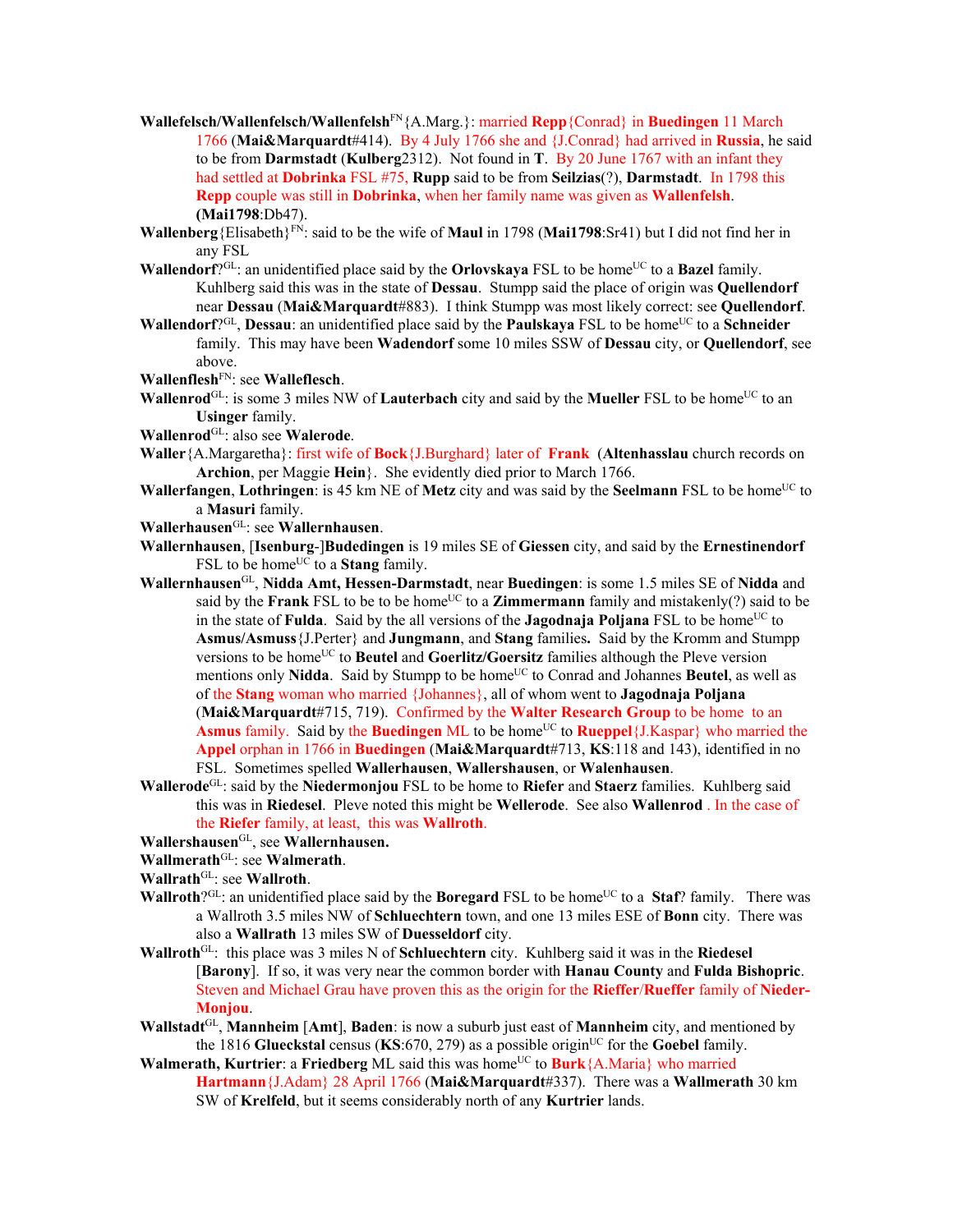**Walpott**FN: see **Waldbott**.

- **Wals**FN: this stepson, according to the **Louis** FSL lived with a **Schmidt** family fromUC **Gruensfeld**, **Wuerzburg**. In 1798 the family name was spelled **Waltz** (**Mai1798**:Ls15).
- **Walsenbach/Welzenbach**{Bartolomeus}: fromUC **Franckenland** married **Schultz**{A.Elisabeth}in **Luebeck** 29 July 1766 (**Mai&Marquardt**#273). On 4 July 1766 **Welzenbach** and {Elizabeth} and 1 child arrived in **Russia**, he said to from<sup>UC</sup> **Franken** (**Kulberg**6262). Later in 1766 he and {Elisabeth} and 1 child took transport in **Oranienbaum** for the **Volga** (**T**7413-7415). Not found in any later source.
- **Welzenbach**: go to **Walsenbach**.
- **Walser/Walzer** {J.Friedrich}: from<sup>UC</sup> **Stuttgard**, with wife {Catharina Dorothea} had a daughter baptized in **Buedingen** 26 March 1766 (**Mai&Marquardt**#1201). **Walzer**{J.Friedrich & wife Dorothea} with 5 children arrived in **Russia** 10 Aug 1766 (**Kulberg**4887). Not found in any later source.
- **Walt/Wald**FN{Emmanuel/Immanuel}: said by the **Boaro** FSL #11 to have been born in **Diesdorf** and to have come to Russia fromUC **Koethen**. Another source says he moved from **Diesdorf**, **Dessau** to **Porst**, near **Coethen** in 1761 (**Mai&Marquardt**#1166). **KS**162 says he had a wife and 3 children. On 4 July 1766 {Emanuel} and wife {Augusta} with 3 children arrived in **Russia**, he said to be from **Dessau**(**Kulberg**1329). {Immanuel} and wife {Augusta} with 3 children prior to 7 June 1767 had settled at **Boaro** FSL #11, he said to be from **Koethen**. Spelled both Walt (**Mai1798**: Bx13) and **Wald** (Bx35) in 1798.
- **Waltenberg County**: said (no locality indicated) by the Stumpp supplement to the **Dietel** FSL to be homeUC to **Hoffmann, Knobloch, Reigel, Rein**, and **Wirth** families. **Dona Reeves-Marquardt** has found the **Knobloch**, **Reichel** and **Wirth** family birth records in **Mettenheim, Wartenberg** church books.
- **Waltenbuch**GL**, Wittenberg Duchy**: said by the **Walter** FSL to be homeUC to a **Kechter** family. Identified by the **Walter Research Group** as **Waldenbuch, Wuerttemberg Duchy**.
- **Waltenheim, Lothringen**[sic?]: said by the **Seelmann** FSL to be home<sup>UC</sup> to a **Bausert**/ family. I could find no Waltenheim in lands that were **Lothringen**, but there was one in **Elsass** very near the **Lothringen** border 20 km NW of **Strasbourg**.
- Walter & Walther interfiled following ...
- **Walther**{Cunigunda}: said by a **Luebeck** church record to have married a **Schlaegel** man in 1766 (**Mai&Marquardt**#185); may have been a **Biberstein** first settler.
- **Walther**<sup>FN</sup>{Eva Cath.}: a **Rosslau** ML said this woman (no origin given) married in 1766 a **Kassner** man; by 1767 this couple was in **Brabander** FSL #75 (**Mai&Marquardt**#951).
- **Walther**FN{Eva Maria}: fromUC **Oberklingen**, [**Kurpfalz},** in 1766 in **Buedingen** she married **Schmidt**{Johannes} (**Mai&Marquardt**#619); by 1767 they were at **Doenhof** FSL #104.
- **Walter**FN{J.Samuel}: said by the **Dinkel** FSL to be fromUC **Weisel**(?), **Sachsen**.
- **Walter**<sup>FN</sup>{Johann}: said by the **Dinkel** FSL to be from<sup>UC</sup> **Wolfhagen, Hessen-Kassel**.
- **Walter**<sup>FN</sup>{Johannes}: said by the **Ernestinendorf** FSL to be from<sup>UC</sup> **Hattenbach**, [**Hersfeld Principality**]. Spelled **Walker** in 1798 (**Mai1798**:Fs7, Er10, 12, Bs31).
- **Walter**<sup>FN</sup>{Heinrich}: said by the **Frank** FSL to be from<sup>UC</sup> **Hasselborn, Nassau.**
- **Walter**FN{Friedrich}: said by the **Frank** FSL to be fromUC **Neustadt, Erbach. Doris Evans** says research is being done by Anneliese Micheiwski for Jim Walter on the **Walther** family of **Neustadt**, **Sandbach parish**, [**Breuberg Condominium**].
- Walter<sup>FN</sup>{Hartmann}: said by the **Goebel** FSL to be from<sup>UC</sup> **Schlierbach** and that his wife's maiden name was **Fuchs**.
- **Walter**<sup>FN</sup>{Heinrich}: said by the **Goebel** FSL to be from<sup>UC</sup> **Schlierbach**.
- **Walter**FN{Peter}: the **Goebel** FSL said he was an orphan in the **Geiger**{Philipp} household.
- **Walter**<sup>FN</sup>{Susanna}: the **Graf** FSL may suggest that this may have been the maiden name of **Geiger**{Philipp}'s wife.
- **Walter**<sup>FN</sup>{Philipp}: said by the **Grimm** FSL to be from<sup>UC</sup> **Darmstadt** (no locality mentioned).
- **Walter**<sup>FN</sup>{A.Katharina}: the wife of **Doerr**{Philipp} and said by the **Grimm** FSL to be from<sup>UC</sup> **Darmstadt** (no locality mentioned).
- **Walther**FN: according to the **Buedingen** ML a Walther woman fromUC **Spachbruecken** married a **May** man in 1766; by 1767 this couple was in **Holstein** (**Mai&Marquardt**#584).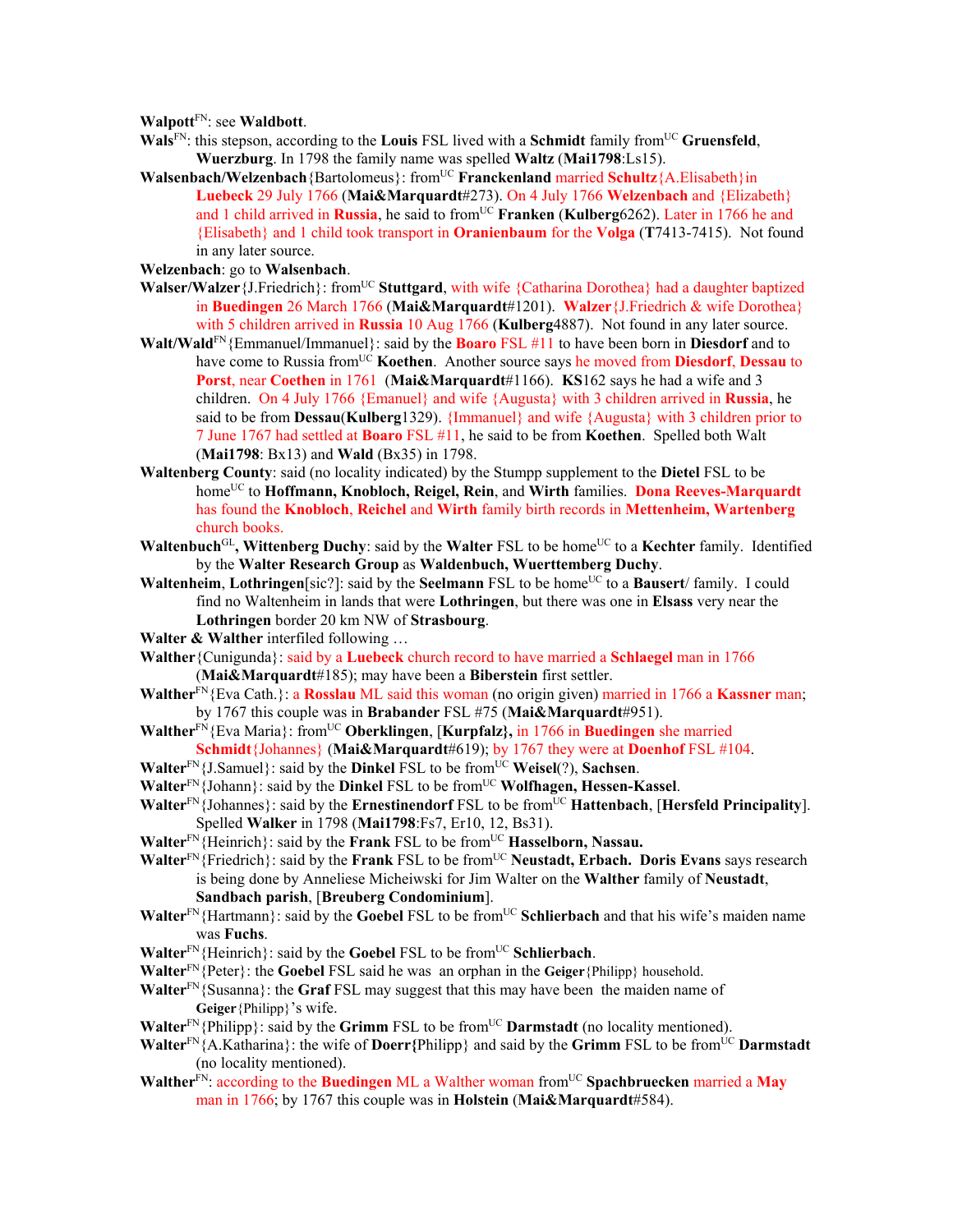- **Walter**<sup>FN</sup>: said by the Kromm version of the **Jagodnaja Poljana** FSL to be from<sup>UC</sup> **Danram**? later than the first settlers (p.35).
- **Walther**FN{Maria}: married **May**{J.Peter} in **Buedingen** 25 April 1766 (**Mai&Marquardt**#584). By 7 July 1767 this couple was in **Holstein** FSL #40
- **May**{J.Peter}: fromUC **Spachbruecken** married **Walther**{Maria} in **Buedingen** 25 April 1766 (**Mai&Marquardt**#584). On 31 July 1766 this couple may arrived in **Russia** he said to be from **Darmstadt (Kulberg**2855). Not found in **T**. By 7 July 1767 {J.Peter & A.Dorothea} without children had settled at **Holstein** FSL #40.
- **Walter**<sup>FN</sup> Thomas}: said by the **Kamenka** FSL to be from<sup>UC</sup> Buedingen.
- **Walter**<sup>FN</sup>{A.Katharina}: said by the **Katharinenstadt** FSL to be from<sup>UC</sup> **Darmstadt** (no locality mentioned).
- **Walter**<sup>FN</sup>{J.Adam}: said by the **Keller** FSL to be from<sup>UC</sup> **Hattersheim**, **Kurmainz**. For 1798 see (**Mai1798**:Nk34, 38). In this FSL the frau **Hesser**'s maiden name was given as Walter.
- **Walter**FN{Maria Eva}: according to the **Keller** FSL she, the orphaned sister-in-law of Herr **Hesser**, was fromUC **Ingelheim**, **Stein**.
- Walter<sup>FN</sup>{J.Peter}: said by the **Koehler** FSL to be from<sup>UC</sup> **Braunfels** (no locality mentioned).
- **Walter**FN{A.Maria}: said by the **Koehler** FSL to be the maiden name of a frau **Steinbock**.
- **Walter**FN{Elisabeth}: said by the **Koehler** FSL to be the maiden name of frau **Freiberger**; her husband was said to have come fromUC **Montabauer**. **KS** said he was from **Trier**.
- **Walter**<sup>FN</sup>{J.Heinrich}: said by the **Kolb** FSL to be from<sup>UC</sup> **Weissenbach, Hessen-Kassel**.
- **Walter**<sup>FN</sup>{Johannes}: said by the **Kolb** FSL #14 to be from<sup>UC</sup> Duerkheim, Hessen-Darmstadt.
- **Walter**{Catharina}: from **Solms-Laubach** married **Eckard**{Conrad} in **Luebeck** 17 July 1766 (**Mai&Marquardt**#263). On 29 Aug 1766 **Eckardt**{Conrad&Anna} arrived in **Russia**. (**Kulberg**3745). Not found in **T**. By 20 July 1767 **Eckhardt**{Konrad & Catharina} had settled at **Krasnoyar** FSL #103.
- **Walther**<sup>FN</sup>: said by the **Krasnovar** FSL to be from<sup>UC</sup> **Riedesel**, **Darmstadt**. Later spelled **Walter**.
- **Walther**{Marg.Barbara}FN: **KS**:118 says she married **Amann**{Johann} in 1795 in **Neu-Saratowka**.
- **Walter**FN{Katharina}: said by the **Leichtling** FSL (#36) to be the wife of **Eder**{Bernhard}; he was said to be from **Wien**, **Oesterreich**.
- **Walter**<sup>FN</sup>{Ksaweriy}:said by the **Mariental** FSL to be from<sup>UC</sup> **Blasien**?. The 1798 **Mariental** census gives his wife's maiden name as **Hilt** (**Mai1798**:Mt80).
- **Walter**FN{F.Ludwig}: said by the **Merkel** FSL to be fromUC **Lutenburg**, **Holstein**.
- **Walter**<sup>FN</sup>{Philipp}: said by the **Neidermonjou** FSL to be from<sup>UC</sup> **Hessen**. For 1798 see **Mai1798**: Mv1900.
- **Walter**{Eva}<sup>FN</sup>: listed in the 1816 **Neudorf** census (#70) as frau **Lippert**, who had married as the widow **Meier**. The **GCRA** says the death reports of both her and her daughter Maria **Meier** indicate birth in an unidentified place called **Roth**, **Wuerttemberg**. See the **GCRA** book under all three family names for more.
- **Walter**{Philipp}FN: listed by both the 1816 **Neudorf** census (#118) and **KS**:475 with no origin. Using **FHL**#193,201 , the **GCRA** proved his origin in **Doerrenbach**, **Bergzabern** [**Amt**], **Rheinpfalz**. See their book for more, including the possible relationship with Valentin.
- **Walter**{Valentin}FN: see **Ili** of **Neudorf**.
- **Walther**{Cath.Marg.}FN: **KS**:118 says she married an **Amann** man in 1795 in **Neu-Saratowka**.
- **Walter**FN: the 1798 **Norka** census gives this as the maiden name of the wife of an Isenburger **Fuchs** (**Mai1798**:Nr189).
- **Walter** {Charlotta}<sup>FN</sup>: said by the **Ober-Monjou** FSL to be from<sup>UC</sup> **Kosswig**, [**Kurbrandenburg**].
- **Walter**{Georg/Erhard}: he is listed in the Recruiter Beauregard list as a single man,{Georg}, who came fromUC **Wehrheim** and who went to **Obermonjou** in 1768 (**Lk**161). In 1798 he is listed as [Erhard} deceased with widow and sons still in **Obermonjou** (**Mai1798**:Om18). This family must have been among the **Obermonjou** first settlers.
- **Walter**{Katharina}FN: said by the **Ober-Monjou** 1798 census to be the maiden name of frau **Krapf** (**Mai1798**:Om34).
- **Walter<sup>FN</sup>{L\_Just/Joobst}:** from<sup>UC</sup> the **Wetterau** married in **Luebeck** on 10 June 1766 **Keyserborg**{A.Margar.} fromUC the **Darmstadt Landgraviate** (**Mai&Marquardt**#242). By 3l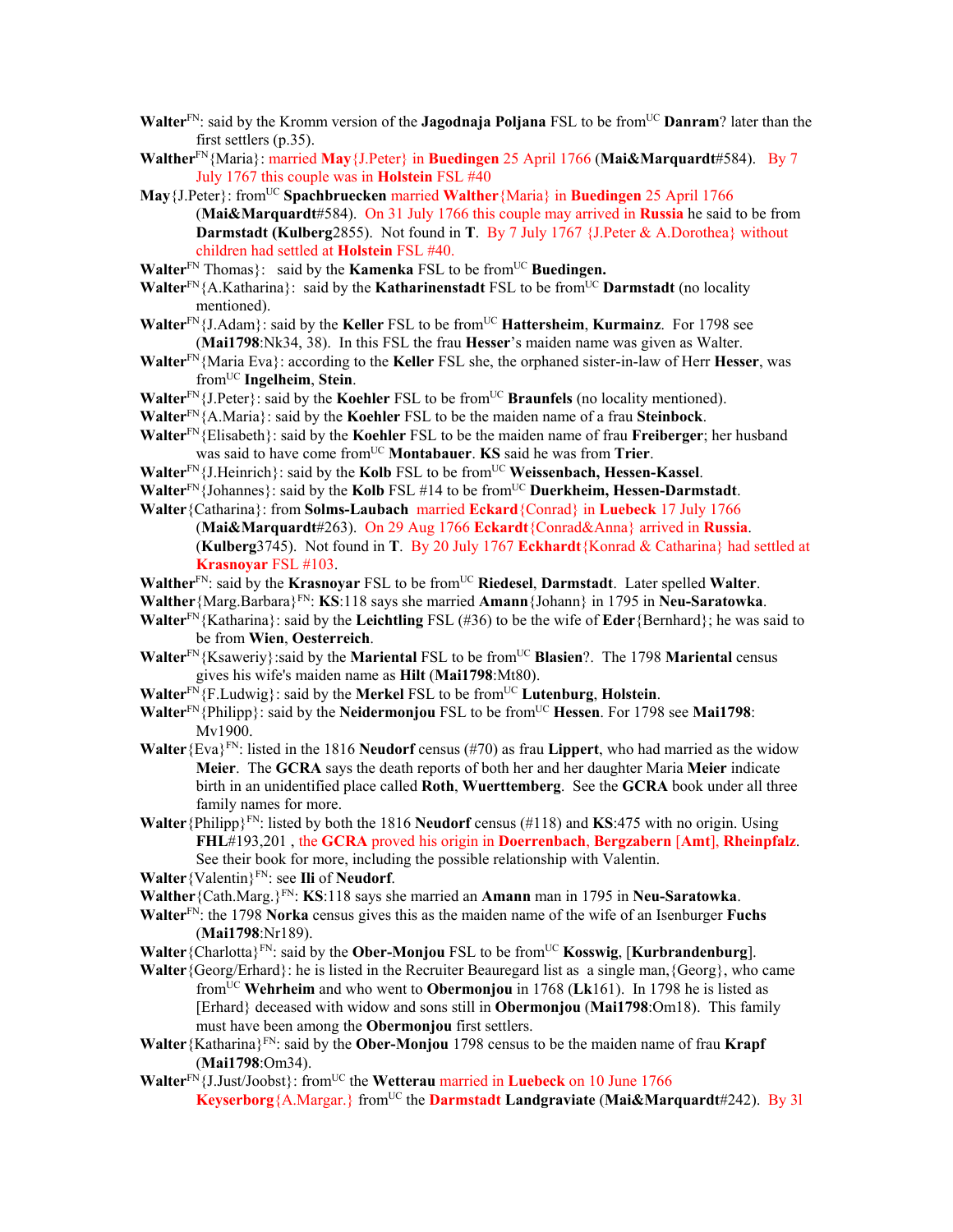Aug 1767 this couple with no children had settled at **Paulskaya** FSL119, said to be from<sup>UC</sup> **Stuperrot**?.

- **Walther** {A.Maria]: of<sup>UC</sup> **Froschhausen** married **Mehn** {Peter} in **Buedingen** 25 Apr 1766 (**Mai&Marquardt**#593). Not found in **Kulberg** or **T**. By 20 Aug 1767 this couple had settled at **Pfeiffer** FSL #64, he said [evidently mistakenly to be from<sup>UC</sup> **Hannover** (**KS**162). Later spelled **Mem**? (**Mai1798**:Pf92). **KS**145 says both bride and groom came from near the city of **Hanau** (**Mai&Marquardt**#593). No later information found.
- **Walter/Walther**{Adam}FN: Lutheran, from **Wuerttemberg**, arrived at **Schleswig** city, **Schleswig Royal Duchy** in May 1761. With wife {Wilhelmina} and 4 children, he last reregistered in a German Danish colony in January 1765 (**EEE** p.634). By March 1766 they had settled in **Rosenheim** FSL #40 which said he was fromUC **Pfedelbach**?, [**Hohenlohe County**/**Principality**(?)]. For 1798 see **Mai1798**:Rm15 and 56.
- **Walther**<sup>FN</sup>: the **Buedingen** ML says this woman of<sup>UC</sup> **Froschhausen** in 1766 married a **Mehn** man; by 1767 this couple was in **Pfeiffer** (**Mai&Marquardt**:593).
- **Walter**FN{A.Maria]: said by the 1798 **Rohleder** census to be the maiden name of frau **Mahr/Mohr** {Nikolas} (Mai1798:Rl23). She was said by the **Rohleder** FSL to be from<sup>UC</sup> [Kur-]**Mainz**.
- **Walter**{Anna Maria}<sup>FN</sup>: wife of **Mohr**{Nikolaus} was said by the **Rohleder** FSL to be from<sup>UC</sup> [**Kur-**] **Mainz**.
- **Walter** {Valentin}<sup>FN</sup>: said by the **Rohleder** FSL to be from<sup>UC</sup> [**Kur-]Mainz**. For 1798 see **Mai1798**:Rl04.
- **Walter**{Wilhelm}<sup>FN</sup>: said by the **Rosenheim** FSL to be from<sup>UC</sup> **Hollabrunn**?, **Oesterreich**. For 1798 see **Mai1798**: Rm42(where the wife's maiden name was given as **Arnold**) and 32.
- **Walter** FN{Andreas}: said by the **Seelmann** FSL to be from<sup>UC</sup> **Kelesheim**?, **Kurmainz**. For 1798 see **Mai1798**:Sm42.
- **Walter**FN{Johanna Elisabeth}: married **Richter**{Christian} in **Rosslau** 18 June 1766 (**Mai&Marquardt**#1025). **KS**:151 said it was in 1765. Not found in **Kulberg** or in **T**. By 13 Aug 1767 {Elisabeth & Christian} with 2 step-children {Gottfried & A.Rosina} had settled at **Stahl-am-Tarlyk** FSL #24.
- **Walter**{Johannes}FN: said by the **Stephan** FSL to be fromUC **Nidda**, [**Hessen-Damstardt Landgraviate**]. I did not find them or any descendants in **Mai1798**. The family name was **Walter** in 1767 (T117- 118).
- **Walther**{M.Magdalena}: using LDS film #1340215 Corine **Hirt** found that she was daughter of {Andreas} and mother of **Stengel**{J.Michael} in **Kirchensall**.
- **Walter/Walther**{Philipp/Philipp Jacob}FN: this **Walther** man fromUC **Nidda** married in **Buedingen** 20 June 1766 **Ruppel** {A.Marg.} {**Mai&Marquardt**#706). Later in 1766 this couple with a son in **Oranienbaum** took transportation for the **Volga**, on which trip the son died (**T**119-120). By 24 Aug 1767 this couple with an infant son had settled at **Stephan** FSL  $\#28$ , he said to be from<sup>UC</sup> **Nidda**, [**Hessen-Damstardt Landgraviate**]. In 1798 the wife's maiden name was given as **Ruppel** (**Mai1798**:Sp25).
- **Walter**FN{Peter}: said by the **Walter** FSL #1 to be fromUC **Kirchberg**, **Erbach** [**County**].
- **Walter/Walther**FN{J.Peter}: first settlers of **Walter** colony who came from **Kirch Beerfurth, Erbach**. One of them, J.Peter (**Walter** FSL #1) according to parish records, a son of a **Walther** of **Kirchberfurt** [sic for **Kirch Beerfurth**] married a **Weber** woman from **Erlau** [sic for **Erbach County**?] in 1766 in **Fraenkisch Crumbach** prior to coming to Russia (**Mai&Marquardt**#752). Spelled **Walther** in **Fraenkisch**-**Crumbach** (**Gieg1**). For 1798 see **Mai1798**:Wt95.
- **Walter**FN{J.Georg}: said by the **Walter** FSL to be fromUC **Ischuj**?, **Hessen-Darmstadt** [**Landgraviate**].
- **Walter/Walther/Walder**{J.Phillip}: son of **Walther**{J.Peter} from **Kirchberfort** married in **Fraenkisch-Crumbach** 6 May 1766 **Weber**{A.Maria}, daughter of {J.Balthasar} a hunter in the service of General von Betlack (sic) from **Erlau** (**Mai&Marquardt**#752 & 1271 & **KS**162). This couple were godparents at the 29 July 1766 **Luebeck** baptism of a daughter of **Fulck**{Nicolaus} (**Mai&Marquardt**#1327). On 19 Sept 1766 {Philipp & Anna} with her sister {Eva} arrived in **Russia** (**Kulberg**6555). Not found in **T**. By 25 August 1767 {Philipp & Maria} with her sisters {Eva & Christina} had settled at **Walter** FSL #41 & 41a, he said to be from **Kirch-Beerfurth**?, Erbach [**County**]. For 1798 see **Mai1798**:Wt95.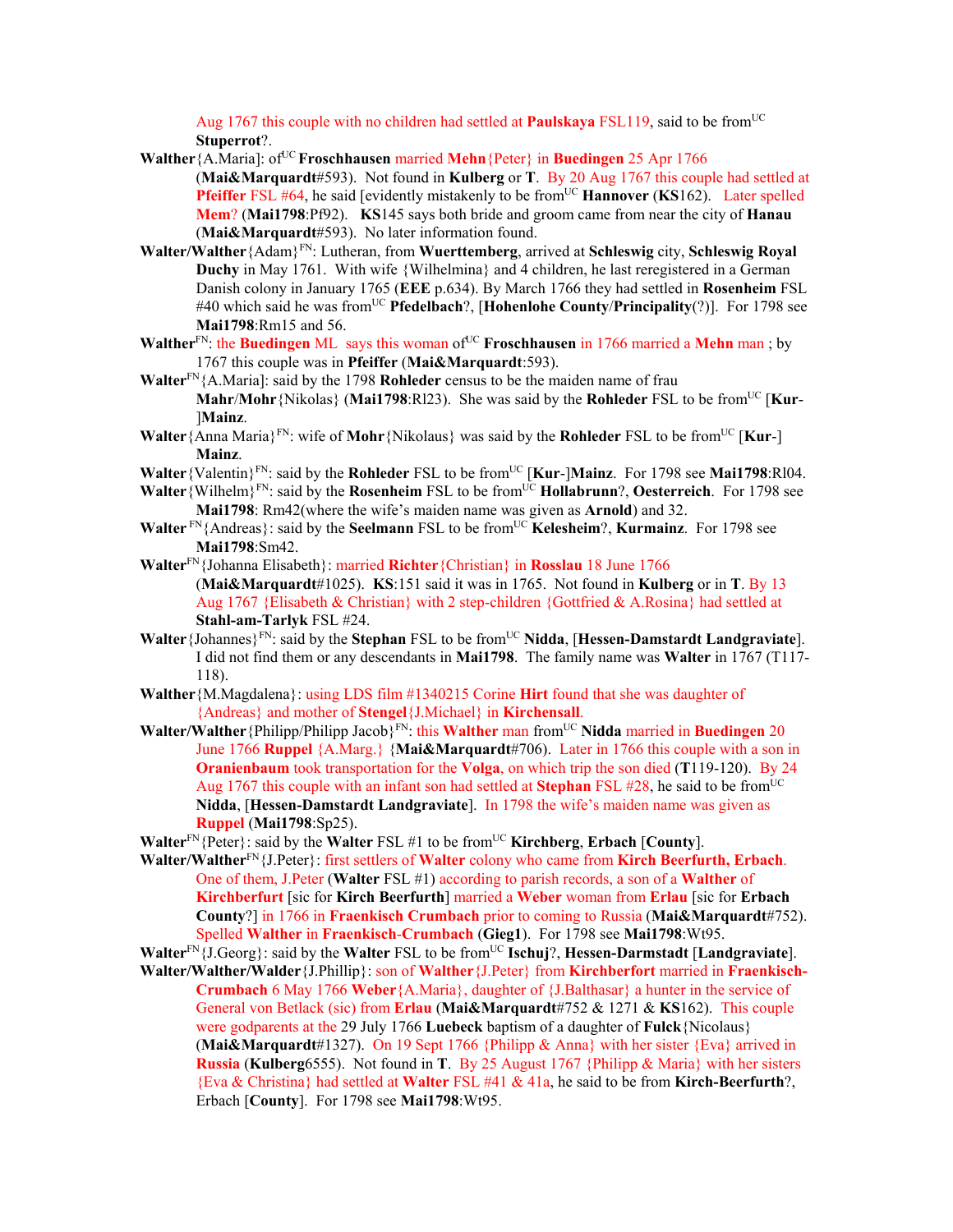- Walter/Walther {A.Elisabetha}: her deceased father was from<sup>UC</sup> **Breitenbach**, her son by her husband **Mueller**{Johannes} was born in **Schlitz** 22 July 1766 (**Mai&Marquardt**#734) . **KS**165a has **Walther**. Not found in any later source.
- **Walter**{A.Elis.}: from **Schlierbach** married **Kurtz**{J.Adam} in **Buedingen** 15 May 1766 (**Mai&Marquardt**#650). On 29 Aug 1766 {Adam & Anna} without children arrived in **Russia**, he said to be from **Riedesel** (**Kulberg**3761). Not found in any later source.
- **Walther**{Eva Cath.}: married **Kassner**{Gottfried} in **Rosslau** 16 April 1766 (**Mai&Marquardt**#650). Not found in **Kulberg** in **T**. By 5 Sept 1767 **Kaessner**{Gottfried) & {Catharina Eva} with an infant had settled at **Brabander** FSL #75, he said to be from **Leissntz, Sachsen**. In 1798 **Kasner**  is a widower living at in **Brabander** (**Mai1798**: Bn19).
- **Walter**{Gottlieb}: said by Recruiter Beauregard's list to have been a step-son in the **Conrad**{Christoph} household (**Lk**9a). Not found in any FSL and I could not find them or any likely descendant associated with any **Volga** colony.
- **Walther**{J.Adam}: **KS**162 says he came from **Dauernheim** near **Buedingen**. No further information.
- **Woelter/Wolter**{J.Juergen}: a god parent at the 29 July 1766 **Luebeck** baptism of a daughter of
- **Fulck**{Nicolaus} (**Mai&Marquardt**#1327). He may have arrived in **Russia** 30 May 1766 as the single Lutheran **Wolter**{Johann} from **Pfalz (Kuhlberg**381). Not found in **T**.
- **Walther**{J.Ludwig}: son of **Lehn**{M.Elisabethe nee **Schaefer**}'s 1st marriage, plus {J.Philipp} with wife, **Weber**{A.Marie} left **Fraenkisch-Crumbach** for Russia in 1796 (**Gieg1**). So far, I do not know if they arrived.
- **Walther/Walter**{J.Peter}: he from **Brensbach**, his wife and 5 children are listed in **Fraenkisch-Crumbach** parish records as leaving for **Russia** in May 1766 (**Mai&Marquardt**#1280c). Not found in **Kulberg**. Later in 1766 **Walter**{J.Peter], wife {Anna} and 3 children took transport in **Oranienbaum** for the **Volga** on which trip all 3 children died (**T**2911-2915). Not found in any later source.
- **Walter**FN: this family name was found recorded in **Schotten** parish records for many generations prior to 1767; see **Flegel** trip.
- Walther<sup>FN</sup>: this family name was found recorded in **Herborn** marriage records 1762-1767, and in **Schotten** parish records for many generations prior to 1767; see **Flegel** trip.
- **Walter**FN: according to Steven Hahn this family from **Edenkoben** settled in **Worms, Odessa**.
- **Walter**FN: also see **Walther**, **Welter** and **Wolter**.
- **Walter**VV: (aka **Grechinnaya Luka** and **Gretchinaja Luka**) is a Lutheran village on the western side of the Volga River. Its FSL is being prepared for publication by **Jean Roth** and **Mary Mills**, the AHSGR Village Coordinators, who have generously agreed to allow this project to index their work-in-progress, a many-year-old attempt to identify and confirm exact German origins for every first settler. Their work is phenomenal, having started with a copy of the original Russian list, through their Walter Research Group they have coordinated translation and research contributions from many people, in the US, in Germany, and in Russia, although a great deal has been done by Jean Roth herself. Their working title is Village of Walter Emigration List .... According to this, the first settlers were from the following places with the family names shown in parens following the place. Verified entries or corrections are in red. The number with the family name is their household number in the FSL. Much later the Pleve version of this FSL was published in vol.4 of *Einwanderung….,* pp.295-319. Where the place and family names in that differ from the WRG version, such names are rendered in green below.
	- from **Aberspach/Eberbach, Hesse-Darmstadt Langraviate**: (**Sufner**{Christoph}39);

from **Ankhekh/Eichen**(?)**, Hesse-Darmstadt**: (**Yaist**[**Geist**]{J.Caspar}76);

- from **Atenbach/Atzbach, Hesse-Kalelskogo**: (**Karl**63);
- from **Atzbach**: (**Carl**{Johannes}63;

from **Broenschelamk**(?), **Hessen-Darmstardt**: (**Linker**{J.Georg}65;

from **Broenkhelaim/ Broenschelamk**(?)**, Hesse-Darmstadt County**: (**Linker**{J.Georg}65);

from **Burkan**[**Burghaun**], **Freie Adelprovinz der alten Ritter**: (**Gize**[**Gies**]{Johann}53, **Seipel**{Conrad}33, **Viz**[**Geis]**51, **Zell**{J.Georg}27);

from **Burghuan**, **Fulda** [**Bishopric**]: (**Gies**{Baltasar}51, {Johann}53, **Seibel**{Conrad}33,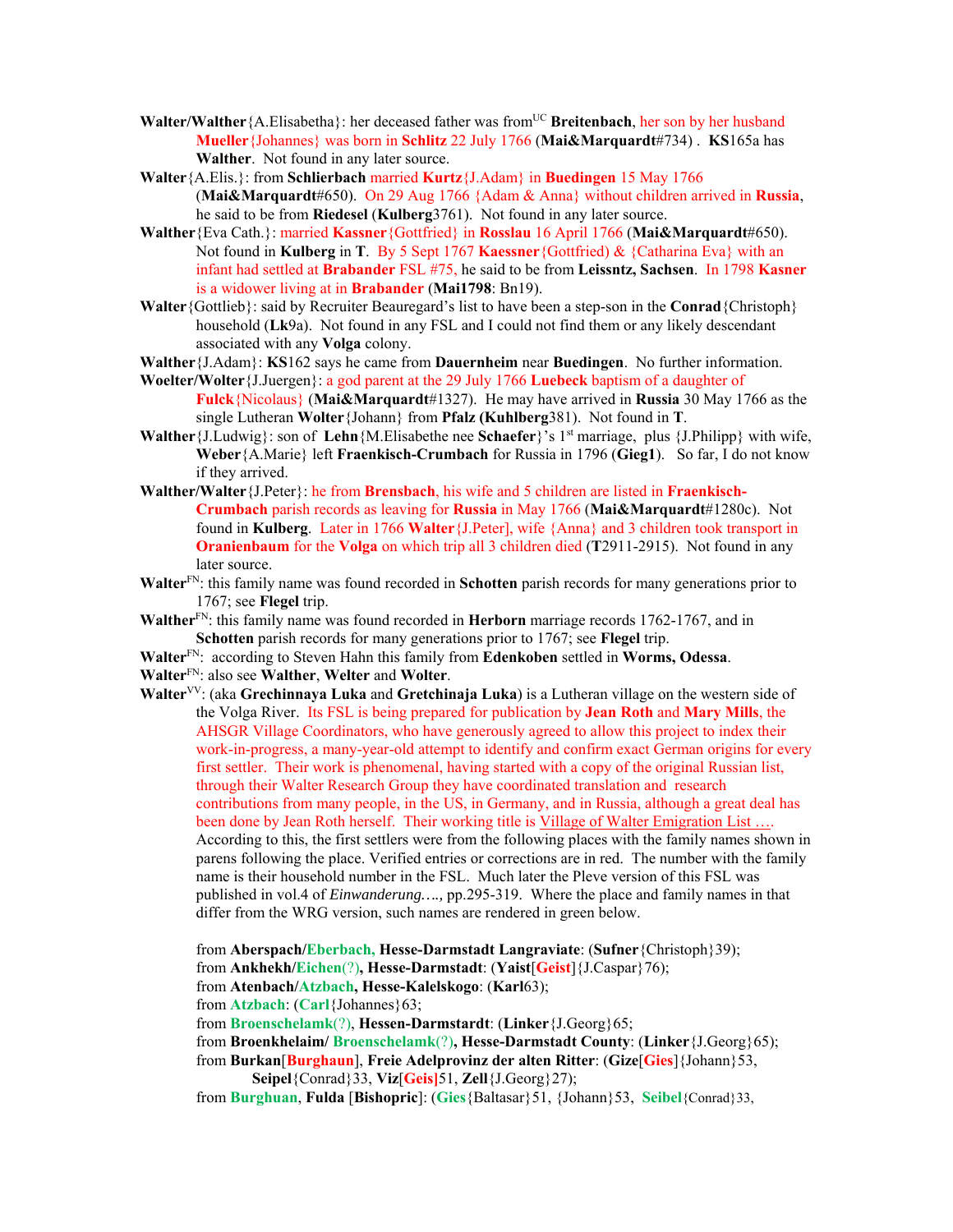**Seil**{J.Georg}27; from **Danzig, Free Republic**: (**Arent**{Johann}55, **Felker**[**Voelker**]{Georg}54); from **Darmstadt**[per Kuhlberg]: (**Flach**{Anna}105a); from **Deckerbergheim**(?)/**Hekeberkhental**, **Hanau**: (**Braun**{J.Heinrich}80, go to **Heckenbergheim**GL, **Stolberg-Gedern County**. from **Eberbach**(?), **Hessen-Darmstadt** [**Landgraviate**]: (**Sufner**{Christoph}39; from **Eckartsborn**(?), **Hessen-Darmstardt**: (**Bechtold**{Johannes}64, **Lenz**{Tobias}79); from **Eichen**(?), **Hessen-Darmstadt**: (**Geist**{J.Caspar}76; from **Ekeborn**[**Eckartsborn**]**, Ints**[**Hesse-Darmstadt**] **County**: (**Lenz**79); from **Ekebergen**(?)/**Hekeberkhental**, **Hanau**: (**Steinmetz**{J.Peter}98; from **Ekersporn**[**Eckartsborn**]**, Hesse-Darmstadt County**: (**Bechtolt/ Bechtold**[**Bechtold**]{Johannes}64); from **Erenga/Heringen**[**Herrnhaag**]**, Isenburg**: (**Windecker**81); from **Eschach**(?), **Erbach**: (**Mueller**{Michael}63a; from **Fegenheim/ Freigericht**/[**Fechenheim**]**, Hanau County**: (**Ewald**{J.Peter}77; from **Firschn**(?): actually is **Langenschwarz;**  from **Freigericht**/[**Fechenheim**]**, Hanau** [**County**]: (**Ewald**{J.Peter}77; from **Fuerth, Erbach County**: (**Yais/Jais**2); from **Gatsheim/ Gazajmi**(?), **Erbach County**: (**Missler**{Christina}74); from **Gazajmi**(?)/**Gatsheim**, **Erbach**: (**Mueller**{Christina}74; from **Geilhausen**[**Gelnhausen**]: (**Kimmel**{Balthasar}50; from **Gelnhaar**: (**Baecker**{J.Heinrich}62, **Beck**{J.Heinrich}88, **Homburg**{Johannes}89, **Link**{J.Conrad}87, **Vogel**{Johann}59, **Wiederspahn**{J.Heinrich}61; from **Gelgar/Kelengar/Kelgar/Kelgor/Keligar/Keling**[**Gelnhaar**]**, Isenburg County**: (**Beck**{J.Heinrich}88, **Beckel/ Baecker**[**Boegel**] {J.Heinrich}62, **Fogal**[**Vogel**]{Johann}59, **Homburg**[**Hamburg**]{Johannes}89, **Linz**[**Linck**]{J.Conrad}87, **Wiederspahn**{J.Heinrich}61); from **Gelstein**[**Hellstein?**]**, Henburg** [**Hessen** or **Henneburg?**]**County**: (**Heidenreich**[**Heitzenrider**]70); from **Gersfeld** (see **Kerschvelt**); from **Giburkhtgausen** [**Hildburghausen**]**, Saxony**: (**Heberlein**{Christoph}100); from **Ginseldorf**, **Hessen-Darmstadt**: **Block**{Johann}58; from **Gitserzhdorf/Genersdorf/Gekersdorf/Ginseldorf**[**Gittersdorf**]**, Hesse-Darmstadt County**: (**Bloch**[Johann}58, **Block**{A.Kunigunde}102); from **Golzhiem/Holzhausen**[**Holzheim**], **Hessen-Nassau County, Denmark**: (**Albert**{J.Georg}30); from **Gonterskirchen**(?), **Laubach**(?): (Sommer{Peter}45); from **Grosendorfel**[**Oberdorfelden**]**, Hanau County**: (**Behmer**44); from **Grossenmoor, Freie Adelprovinz der alten Ritter**: (**Heinrich/Heidrich(?)**9, **Izik/Giesick**[**Isaak**]8); from **Grumberg**[**Fraenkish-Crumbach, Rodenstein Barony**]: (**Becker**{Maria}78); from **Grunberg**, **Hessen-Darmstadt** [sic]: (**Baecker**{Maria}78); from **Hainstadt**, **Hanau** [**County**]: (**Hartmann**/**Gertmann**{J.Adam}75, {Katharina}107, {Philipp}87a, {Christoph}105); from **Hanau** [**County**]: (**Goebel**{Johann}85, **Schmitt**/**Schmidt**{A.Regina}5); from **Hebstahl**: (**Heidenreich**{Herman}70 [see **Gelstein**]; from **Heckenbergheim**, **Stolberg-Gedern County**: also see **Hekeberkhental**. This was a "suburb" of **Bergheim**, 1 mile E of **Ortenberg** town, now in **Hesse**. Home of the **Braun** family that went to **Walter** (FSL #80). In addition it was said by the **WRG** version of the **Walter** FSL (#98) to be home<sup>UC</sup> to **Steinmetz**(J.Peter}. from **Hekeberkhental/Heckenbergheim/Ekebergen/Hoehenbergheim**(?),**Deckerbergheim,** 

- **Hanau County** [sic]: (**Braun**{J.Heinrich}80, **Steinmetz**{J.Peter}98, **Thiel/Diel**{J.Heinrich}34, {Asmus}35, {Christian}36);
- from **Heringen**(?)/**Erenga**[**Herrnhaag**]**,**, **Isenburg**: (**Windecker**(Franz}81);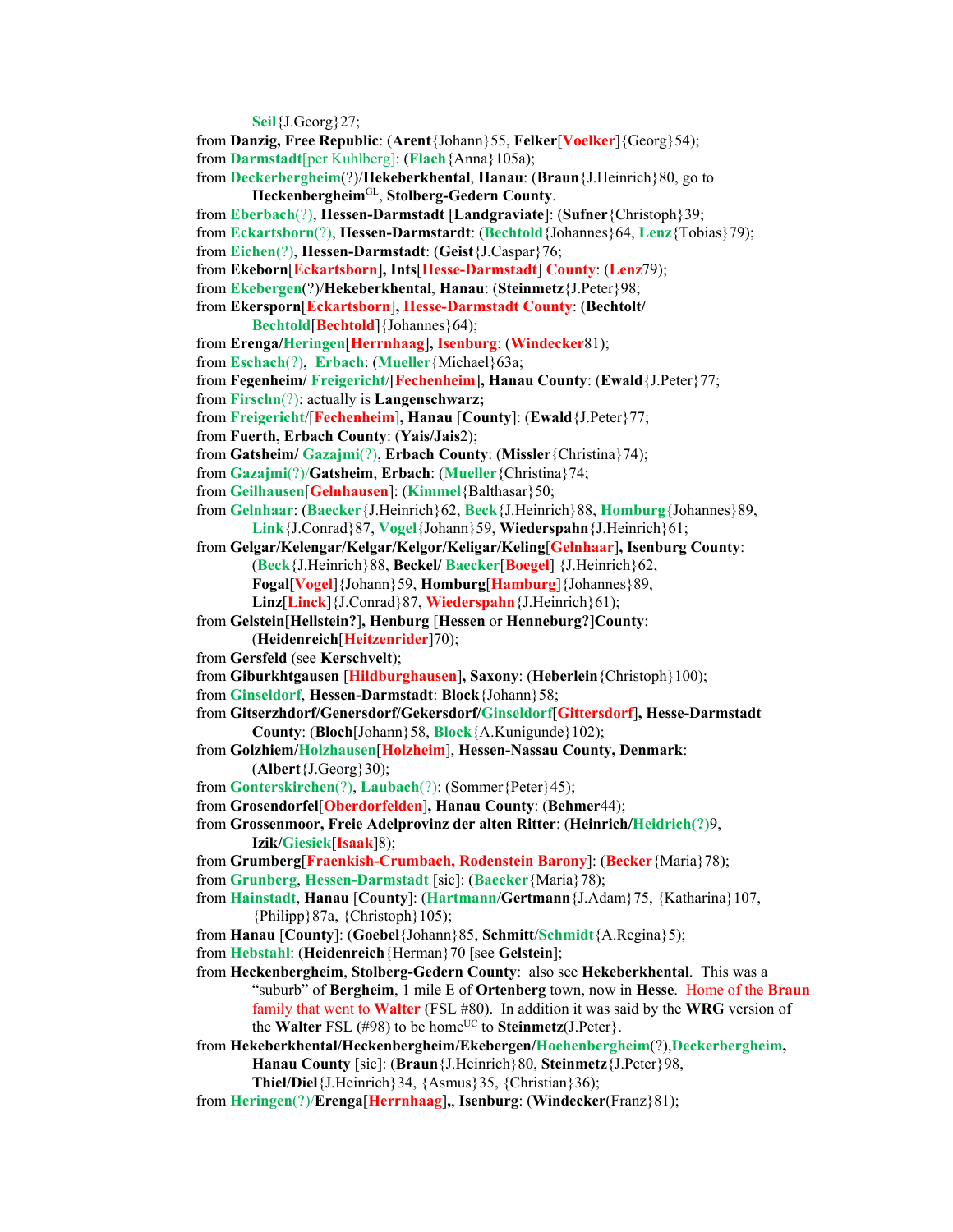from **Hersfeld**: see **Kerschvelt**; from **Hildburghausen**(?)/**Giburkhtgausen**, **Sachsen**: (**Heberlein**{Christoph}100; from **Hirsfeld**: see **Kerschvelt**; from **Hoehenbergheim**(?), **Hanau**: (**Diel**/Thiel{J.Heinrich}34, {Asmus}35), {Christian}36); from **Hoekkersdorf/Gitserzhdorf**, **Hessen-Darmstadt**: (**Block**{A.Kunigunde}102; from **Holzhausen**(?), **Hessen-Kassel**: **Albert**{J.Georg}30); from **Inganten/Ingantern(?)**[**Inheiden**]**, Laubach/Lobbach County**: (**Schneider**{J.Heinrich}38); from **Iningeim**[**Ingenheim**]/**Klingen, Kurpfalz**: (**Lokas/Lopes/**[**Lukas**]21); from **Ischuj**(?)/**Lieg**, **Hessen-Darmstadt**: (**Walter**{J.Georg}72; from **Kaigareltz, Isenburg County**: (**Reisbich**[**Reiswig**]46) [sic for **Neuhaeusel**]; from **Kaltenordheim, Saxony-Weimar Duchy**: (**Greifts**/**Greifitz**(?)/**Greifzu**]{Conrad}19); from **Kangen/Karben**[**Kaichen**], **Friedberg**: (**Herr**[**Derr**]6,7); from **Kellhausen**[**Gelnhausen**]**, Free Republic**: (**Kimmel**{Baltasar}50); from **Kerschvelt/Kerschwald/Kirschalt/Kirschfelt/Hersfeld/Hirsfeld** [**Gersfeld**]**, Freie Adelprovinz der alten Ritter**: (**Bartelmei/Bartolmei/Bartolomei/Bartholomaeus**{Nicolaus}17, {Nicolaus}94, {Georg}103, **Burkhart/Borkhardt**{Johann}16, {Nicolaus}106, **Kammerzell**{J.Georg}101, **Limpert/Lippert**{Christoph}13, **Ofman**[**Hoffmann**]{Nicolaus}18, **Sinner**{Nicolaus Bartholomaeus}94, **Streck**{Johannes}15); from **Kirch Beerfurth, Erbach County**: (**Walter**{Peter}1, {Philipp}41); from **Kirchberg**, **Erbach**: **Walter**{Peter and Philipp}: this was **Kirch Beerfurth**; from **Kitsheim**[**Kitzingen**]**, Wuertsburg[Wuerzburg] Principality**: (**Echt**{Jeremias}82); from **Kiznen**(?)/[**Kitzingen**], **Werzenburg**(?)/**[Wuerzburg]**: **Hecht**{Jeremias}82; from **Kleinstadt/Kleistadt/Hainstadt/**[**Kleestadt**]**, Hanau County**: (**Gertman**[**Hartmann**]75, **Gertmann**[**Hartmann**]{Katharina}107, **Hartman/ Hartmann** [**Hartmann**]{J.Adam}75, {Philipp}87a, {Christoph}105);); from **Krem**…/**Kreims**(?)/[**Crainfield?**], **Hesse-Darmstadt**: (**Kippert**[**Klippert**]{Elisabeth}92); from Kreims(?), Hessen-Darmstadt: (Kliper from **Klinen**[**Klingen**]**, Kurpfalz**: (**Folk/Falk**[**Volk**]{J.Nicolaus}23, **Lopes**{Peter}21); from **Krofdorf-Gleiberg**, **Hessen Darmstadt**: (**Lichtenberger**{Christoph}42); from **Krofrogheim, Hesse-Darmstadt**: (**Lichtenberger**42) [sic for **Gonterskirchen**]. from **Kronebor**[**Kronberg**]**, Kur-Mainz**: (**Wagner**{Philippina}83), is **Krotzenburg**?); from **Kronstadt**, Russland: (**Schmall**{Heinrich}4); from **Krotzenburg**, **Hanau**: (**Wagner**{Philippina}83), is **Kronberg**?);; from **Krumbach**, **Hessen-Darmstadt**: (**Becker/Baecker**{Franz H.}48, **Weber**{Eva}42a); from **Kunverskikhene**[**Gonterskirchen**]**, Laubach County**: (**Sommer**45); from **Landauk**[**Landau**]**, Frants**[**Pfalz**]: (**Wittenberger**{Philipp}26); from **Langenschwarz**, **Freie Adelprovinz der alten Ritter**: (**Ils**{Johannes}10, **Schissler**/**Schloessler**{J.Caspar}29); from **Laurenbach/Ladenbach(?), Laubach/Lobbach County**: (**Vajas/Foltz**[**Volz**]14); from **Laufertal**(?), **Hessen-Darmstadt**: (**Stang**{Philipp}90); from **Lautern**(?), **Darmstadt**: (**Becher**{Conrad}90a); from **Leipzig, Saxony**: (**Strauch**{J.Heinrich}28). from **Lieg/Ischuj, Hessen-Darmstadt County**: (**Walter**{J.Georg}(?)72); from **Linkenheim, Baden-Durlach Duchy**: (**Kister/Kuester**{J.Christoph}20); from **Liesborg/Lizborkh**[**Lissberg**]**, Hesse-Darmstardt County**: (**Benzel/**Wenzel{Nicolaus}91, **Leitz/Luis**{Barbara}86) from **Lissberg**(?), **Hessen-Darmstadt**: (**Luis**{Barbara}86, Wenzel/ **Benzel** {Nicolaus}91); from **Lofert/Laufertal**(?)[**Laufach**], **Hessen-Darmstadt**: (**Stan/Stang**[**Stamm**]{Philipp}90); from **Lorbach, Isenburg**: (**Nazarenus**69); from **Lorndern, Hesse-Darmstadt**: (**Becker**91a); from **Malkhin**[**Malchin**]**, Mecklenburg**: (**Pohlman/Bahlmann**{Wohlrat}84);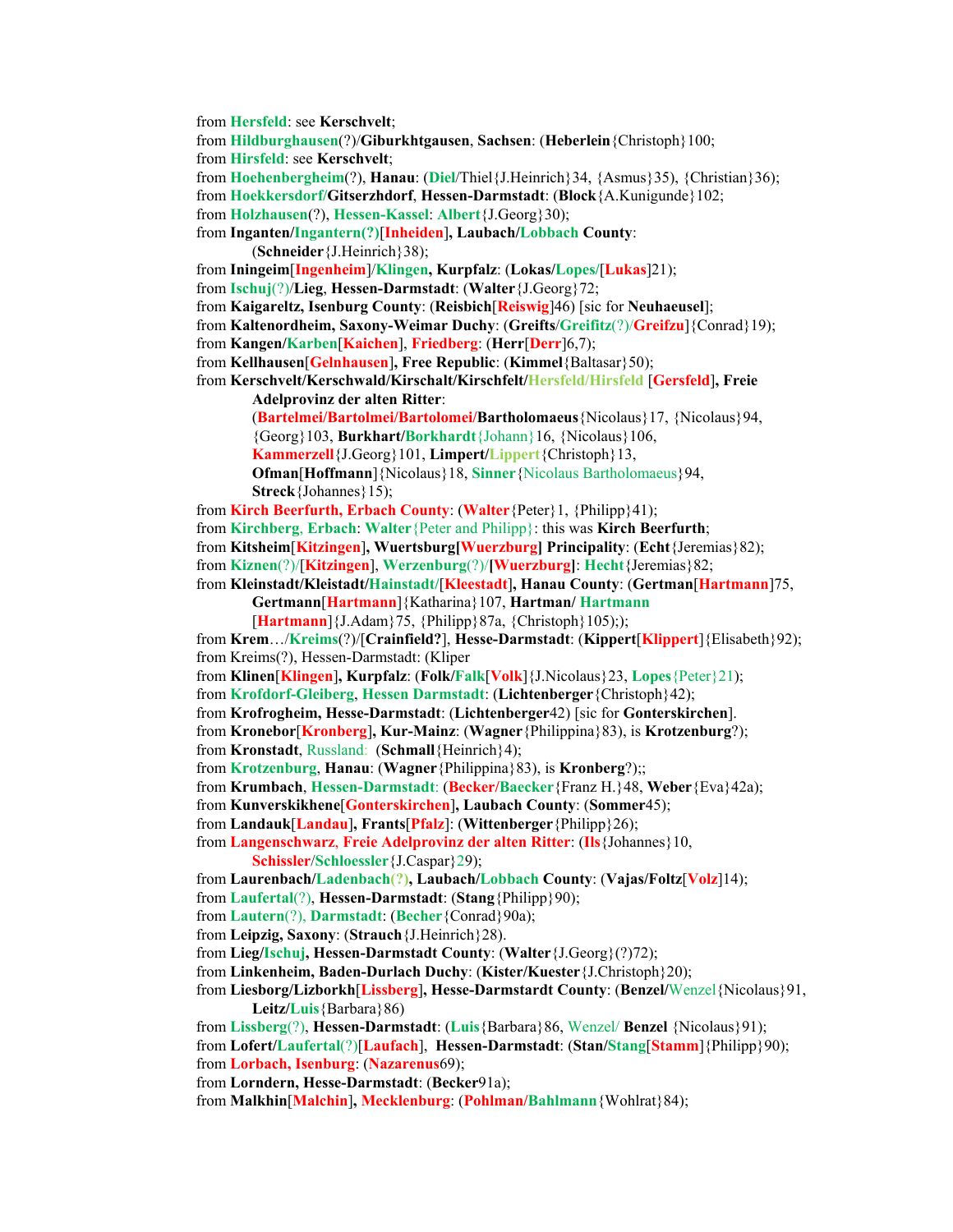```
from Muehlen Eichsen, Mecklenburg: (Bahlmann{Wohlrat}84); 
from Muehlheim(?)/Zlupelheim, Hessen-Darmstadt: (Roth{Elisabeth}95; 
from Neuhaeusel(?), Isenburg: (Reiswig{Johannes}46); 
from Origin not given: (Focht/Gotelfocht[Vogt]{Johann}38a, Voelker{Christian}106a); 
from Ottenberg/Ortenberg, Stolberg County: (Engel{Johann}24); 
from Paulsheim/Paulsin(?)/[Paulshain?], Plekenberg[Blankenburg?] County: 
       (Burgeis/Borgens{Herman H.}73); 
from Poleng/Poleig/Boleig(?)[Bohlingen], [Baden-]Durlach [Margraviate]: 
       (Mehling/Melling49); 
from Reimkeln/Reinheim, Hesse-Darmstadt County: (Knorr{J.Heinrich}56); 
from Reinheim, Hessen-Darmstadt: Knorr(J.Heinrich}56); 
from Rietelspach, Gerbach County: (Schaefer57RyeVersion); 
from Rimbach/Rimhorn: (Schaefer40Pleve version), 
from Rimhorn:Schaefer{Wigant}40; 
from Roth, Anspach County: (Fefter/Pfeifer[Pfefter]{Conrad}25); 
from Rothenkirchen(?), Fulda [Bishopric]: (Peter{Georg}43; 
from Rossdorf, Hanau [County]: (Baecker{Magdalena}44); 
from Rudenkirch[Rothenkirchen], Fulda Bishopric: (Peter43); 
from Saalfeld, Sachsen Coburg Duchy: (Schiffler{J.Ulrich}11); 
from Schlatserot[Schletznrod], Freie Adelprovinz der alten Ritter: (Schaefer40RyeVersion); 
from Schoritz(?), Preussisch Pommern: Schmidt{Jacob}60; 
from Schtater/Schwateter, Isenburg County: (Godwig/Helwig37); 
from Shodlins/Schoritz(?), [Koesslin], Prussian Pomerania: (Schmidt/); 
from Spitsa..ton/Spitzalton/[Spitzaltern], Yanauzen[Hanau] County: 
       (Hilt/Gilt/[Hill]{Wendel}96, {J.Helfried}97). 
from Starfritz[Sterbfritz], Hesse County: (Brethauer/Bretthauer{Kilian}3); 
from Uendveisen/Unterweisenborn, Hesse-Darmstadt: (_eman/Demann(?){Hermann}99); 
from Veileraporekenokh/[Waldprechtsweier], Baden-Baden Margravite: 
       (Morlan[Mohrland]{Christoph}52); 
from Unterweisenborn: (Demann(?){Hermann}99); 
from Verg/Wehrda, Freie Adelprovinz der alten Ritter: 
       Melkhert/Mielchen[Melcher]{Valentin}22); 
from Walenhausen/Wahlshausen[Wallernhausen], Hesse-Darmstadt County: 
       (Asmos[Asmus]{Johannes}71); 
from Waltenbuch/Waldenburg[Waldenbuch], Wittenberg[Wuerttemberg] Duchy: 
       (Kechter{Jacob}32); 
from Wanzel/Wetzlos, Freie Adelprovinz der alten Ritter: (Waener[Wagner]{Johann}); 
from Wehrda: Mielchen{Valentin}22); 
from Weiler(?), Baden-Baden: (Mohrlang{Christoph}52); 
from Wenings, Isenburg[-Birstein County]: (Roth{J.Philipp}104); 
from Wetzlos: (Wagner{Johann}31); 
from Wildensee, Erbach County: (Ament{Christian}12, Beidenkopf{Magdalena}47); 
from Willsbach, Loewenstein, Erbach [County]: (Schaefer57PleveVersion); 
from Zehlenroth/Zehlroth/Gemrot[Sellnrod], Hesse-Darmstadt: (Dietz{J.Conrad}66, 
        {Jacob}68, {Martin}93, Roun[Rohn]{Philipp}67); 
from Zell-Ramrod/, Hessen-Darmstadt: (Dietz{J.Conrad}66, {Jacob}68, {Martin}93, 
       Rohn{Philipp}67; 
from Zlupelheim/Muehlheim(?), Hesse-Darmstardt: (Roten[Roth?]{Elisabeth}95).
```
- **Walter Research Group**: the umbrella name for the people who have done the spade work on the Walter colony FSL, under the leadership of **Jean Roth** and **Mary Mills**.
- **Waltgeise**r({M.Margaretha}: wife of **Hartner**{Leonhardt} in 1798 (**Mai1798**:Lz40) and likely daughter of **Waldheuser**{Michael} in the **Ober-Monjou** FSL (om38).
- **Walth**<sub>FN:</sub> said by **KS**:476 to have gone to<sup>UC</sup> Glueckstal from **Wuerttemberg**.
- **Walther** are interfiled with the **Walter ….**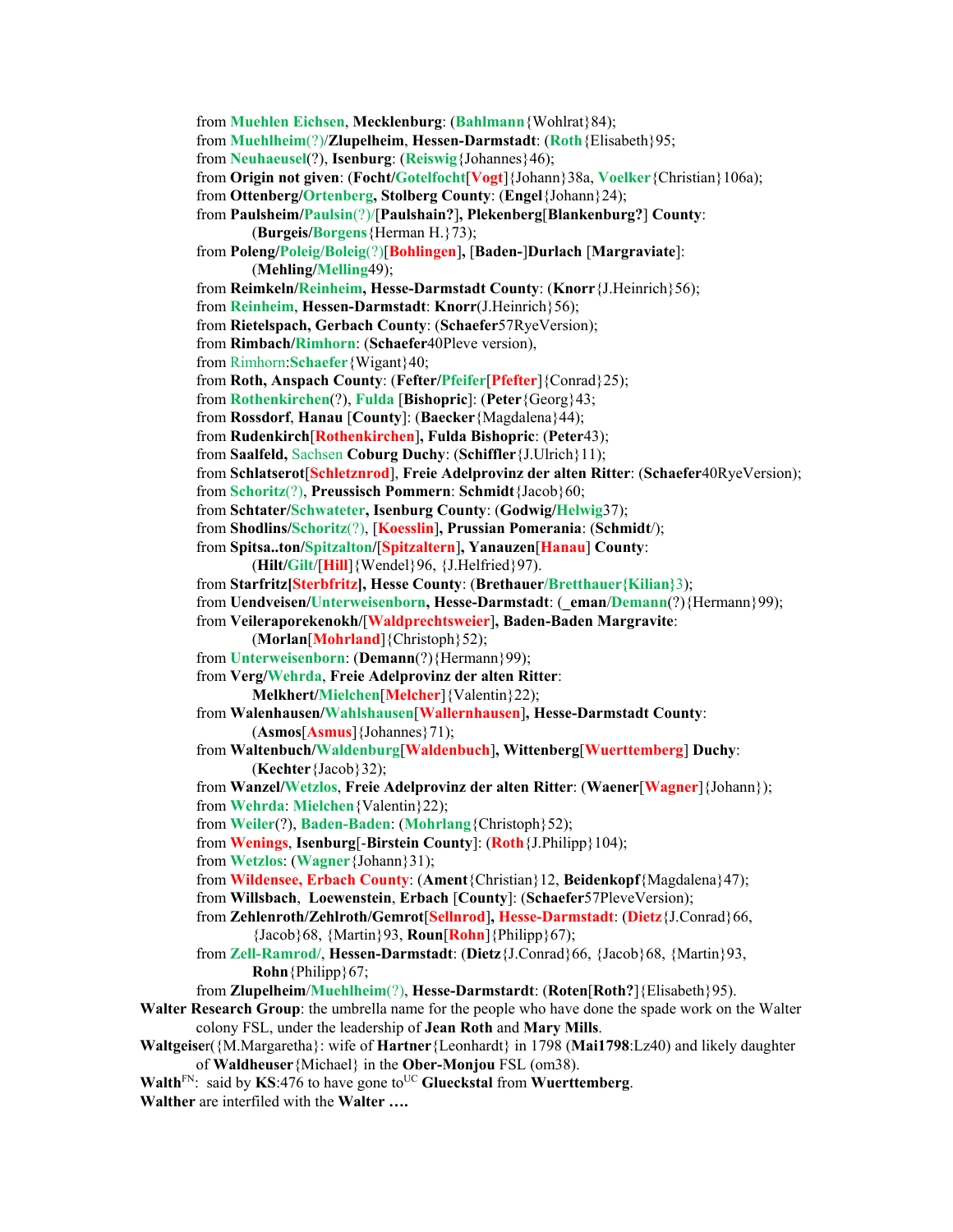- **Waltz**?**/Walz**FN{Johannes}: Lutheran, step-brother of **Huber**{Adam} arrived at **Schleswig city, Schleswig Royal Duchy** in Juoly 1761. He requested permission to leave **Denmark** in April 1765 (**EEE** p.635). By April 1766 he was settled in **Galka** FSL #40 which said he was fromUC **Viersen**, **Baden**-**Durlach**[?]. Spelled **Waltz** in 1798 (**Mai1798**:Gk49).
- **Waltz**FN: maiden name of one of the frau **Hein** of **Louis** as given in 1798 (**Mai1798**:Ls1).
- **Waltz**{Markus}: married **Mirten**{A.Maria} in **Rosslau** 22 May 1766 (**Mai&Marquardt**#986). **KS**145 has  ${A.Maria Cath.}$  and the wrong year: 1765. No further information.

- **Waltz**?<sup>GL</sup>, **Nassau-Idstein**: said by the **Laub** FSL to be home<sup>UC</sup> to a **Aulmann** family. There is a Walsdorf some 2 miles NNE of **Idstein** town.
- **Walwetz**?FN: said by the **Dreispitz** FSL to be from<sup>UC</sup> **Magdeburg, Brandenburg** (no locality mentioned). I could not find this family name in the 1798 Volga censuses.
- **Walz**{Jacob}FN: said by the 1816 **Glueckstal** census (**KS**:673, 677, 476) to be from **Aidlingen**, **Boeblingen** [**Amt**], **Wuerttemberg**. See the **GCRA** book for a bit more.
- **Walz**{Johannes, Jakob}FN: listed by the 1816 **Neudorf** census (#65) with no origin, mistakenly said by that census (#60) to have come fromUC **Aidlingen Boeblingen** [**Amt**], **Wuerttemberg**, and by **KS**:475 to have come fromUC **Kuhlhausen**, **Prussia**. Using **FHL**#145,721, the **GCRA** proved their origin in **Neidlingen**, **Kirchheim** [**Amt**], **Wuerttemberg**. See their book for much more.
- **Walz**{Daniel}<sup>FN</sup>: said by both the 1816 **Neudorf** census (#20) and **KS**:475 to have come from<sup>UC</sup> **Aidlingen**, **Boeblingen** [**Amt**], **Wuerttemberg**. Using **FHL**#1,055,821, the **GCRA** proved their origin in **Offendorf**, **Bischweiler** [**Amt**], **Elsass**. See the **GCRA** book for more.
- **Walzer**{Ulrich}FN: I could not find him in any FSL, but he was in **Urbach** in 1793 and 1798 (**Mai1798**:Mv2910, Ur26) and a daughter was in **Enders** (En35).
- **Wambach**FN: said by the 1798 **Brabander** census to be the maiden name of frau **Blein** (**Mai1798**:Bn45).
- **Wambach**<sup>GL</sup>: an unidentified place said by the **Boregard** FSL to be home<sup>UC</sup> to a **Schambler**? family. There were at least 3 Wambachs in Germany.
- **Wambold**<sup>FN</sup>: said by the **Dietel** FSL to be from<sup>UC</sup> **Ziegenberg**, **Darmstadt**. In 1798 spelled **Wamboldt** when the maiden name of the wife is given as **Vogt** (**Mai1798**:Dt48, 54).
- **Wamboldt**FN: see **Wambold**.
- **Wambolt of Umstadt Barony, Odenwald Canton**: a small country some 16 km N of **Heidelberg** city.
- **Wandel**{Christian}: **Anhalt-Dessau** archive records report that he moved from **Rguhn** to **Oranienbaum, Dessau**, and in 1766 left for **Russia** without his children (**Mai&Marquardt**#1167). On 4 July 1766 with wife {Dorothea} and no children he arrived in **Russia** , he said to be from **Dessau**  (**Kulberg**1489). Later in 1766 he and wife {Maria} and no children took transport in **Oranienbaum** for the **Volga (T**5706-5707). Not found in any later source.
- **Wandel**{Gottlieb}: **KS**162 says he was from **Reppichau Amt, Dessau**. No further information.
- **Wandt**: **Anhalt-Dessau** archive records report that having come here from **Coethen** he left for **Russia** in 1766 with his wife and 3 children (**Mai&Marquardt**#1168). No further information.
- **Wane**<sup>FN</sup>: said by the **Boregard** FSL to be from<sup>UC</sup> Schabenheim?. I could not find this family in the 1798 Volga censuses.
- **Wangar**<sup>FN</sup>: said by the **Husaren** FSL to be from<sup>UC</sup> **Prerow**, **Oesterreich**. In 1798 spelled **Weingard** (**Mai1798**:Hn2,22, Fz33).
- **Wangen**GL, **Stuttgart** [**Amt**], **Wuerttemberg**: is now a suburb just S of **Stuttgart** city, and was proven by **GCRA** to be home to the **Weiss** family that went to **Glueckstal**. See the **GCRA** book for more details.
- **Wanke**FN: this woman was said by **KS**:476 to have been born in **Glueckstal** and to have married **Kittler**{Michael}.
- **Wankheim**GL, **Tuebingen** [**Amt**], **Wuerttemberg**: is 2 miles SW of **Tuebingen** city, and was proven by **GCRA** to be home to the **Kaiser** and **Walker** families that went to **Glueckstal**. See the **GCRA** book for more detail.
- **Wanner**FN: listed by the 1816 **Glueckstal** census (**KS**:678) with no origin. Using **FHL**(1,457,424), the **GCRA** proved origin in **Hagelloch**, **Tuebingen** [**Amt**], **Wuerttemberg**. See the **GCRA** book for more detail.
- **Wanner**FN: according to the 1798 census this was the maiden name of frau **Jaeger** of **Hoelzel**

**Waltz**FN: also see **Wals**.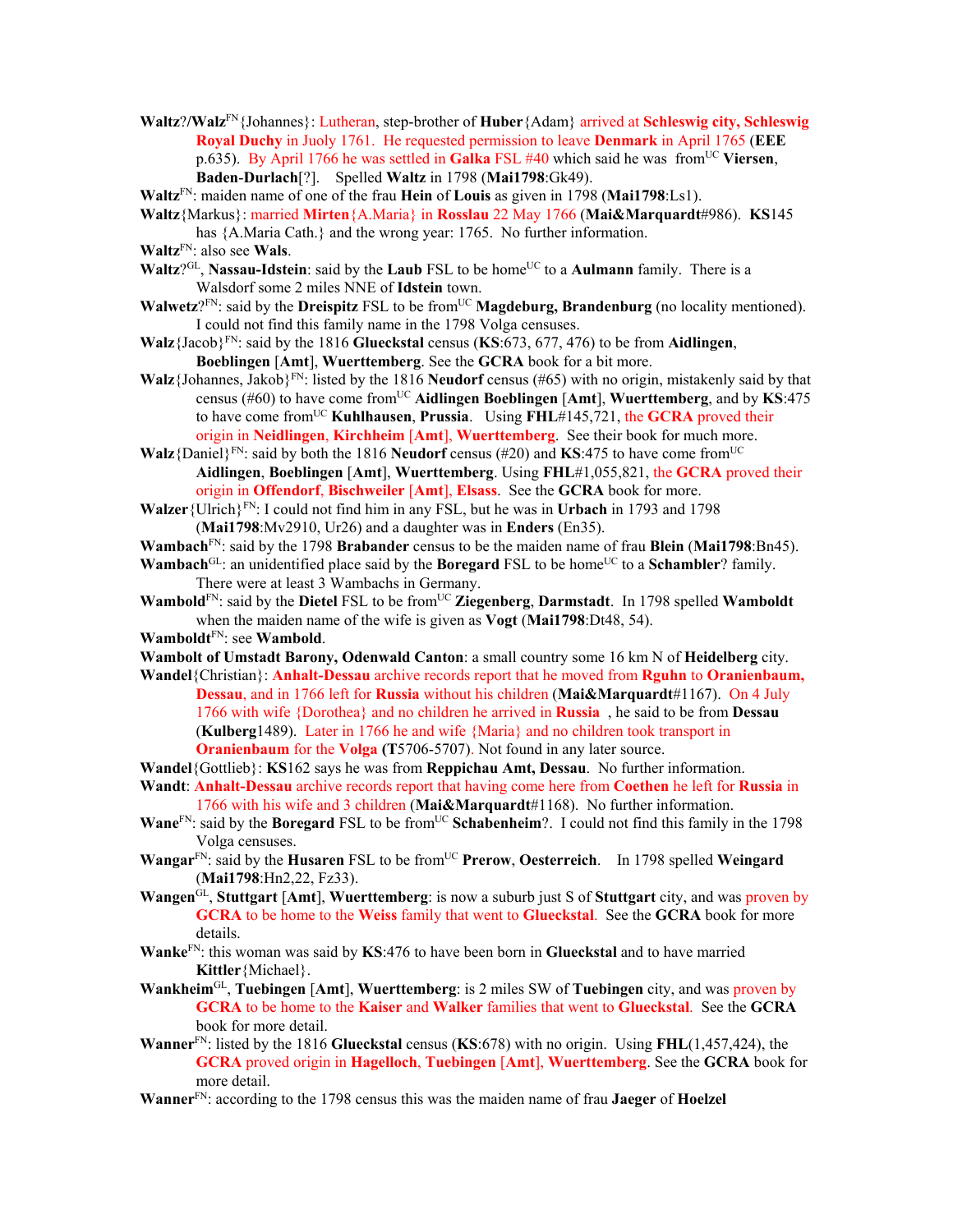(**Mai1798**:Hz35).

- **Wanner**<sup>FN</sup>: listed by both the 1858 **Kassel** census (#247) and **KS**:476 without origin. Using
- **FHL**#1,457,424 the **GCRA** proved their origin **Hagelloch**, **Tuebingen** [**Amt**], **Wuerttemberg**. **Wannckenheim**: said by a **Luebeck** ML to be home to **Duve**{Hinrich} who married the widow **Rellings**{Magdalena E.} in **Luebeck** 8 July 1766 (**Mai&Marquardt**#216). This may well have
	- been one of the **Wackenheim**, but which one?
- **Wanser**<sup>FN</sup>: said by the **Boregard** FSL to be from<sup>UC</sup> **Schellbach**. I could not find this family in the 1798 Volga censuses.
- **Wanstaenderer**FN: see **Wanstenderer.**
- **Wanstenderer/Wanstaenderer**<sup>FN</sup>: said by the **Roethling** FSL to be from<sup>UC</sup> Adenau, Koeln.
- **Wantemut**?FN: said by the **Mariental** FSL to be from<sup>UC</sup> **Runzen**.
- **Wanter**?FN: said by the **Neidermonjou** FSL to be from<sup>UC</sup> **Pingensheim**?. In 1798 this was spelled **Winter** (**Mai1798**: Nb18, 21).
- **Wanzel**FN: said by the 1798 **Goebel** census to be the wife of one of the **Reis** men (**Mai1798**:Gb16).
- **Wanzel**GL, **Freie Adelprovinz der alten Ritter**: an unidentified place, said by the **Walter** FSL to be homeUC to a **Waener** family. Identified by the **Walter Research Group** as a **Wagner** family.
- **Warburg**?, **Brandenburg** [Duchy]: an unidentified place said by the **Warenburg** FSL to be home<sup>UC</sup> to a **Schroeder** family. The only Warburgs I can find were not in Brandenburg lands in the 1760s.
- **Warckentin**<sup>FN</sup>: said by the **Blumenort** FSL to be from<sup>UC</sup> **Elbing**.
- **Warckentin** $F_N$ : said by the **Orloff** FSL to be from<sup>UC</sup> **Elbing**.
- **Waren**GL, **Mechlenburg**: is some 44 miles SE of **Rostock**, and said by the **Katharinenstadt** FSL to be home<sup>UC</sup> to a **Engelmann** family.

**Warenburg**GS: an unidentified state; see **Kloster Leichtstaedte**.

- **Warenburg**VV: (aka **Privalnoye** or **Priwalnoje**) was a German Lutheran village founded in 1767 on the eastern side of the Volga River. Its FSL is now published in Pleve, **Einwanderung** ..., vol.IV, pp. 321-348. According to this, the first settlers were from the following places with the family names shown here in parens. Verified corrections are in red. The number with the name is their household number in the FSL:
	- from **Aken**, **Anhalt-Koethen** [**Principality**]: (**Rannefeld**178);
	- from **Allendorf**, **Nassau-Weilburg** [**Principality**]: (**Garz**115);
	- from **Alsfeld**, [**Hessen**-]**Darmstadt** [**Landgraviate**]: (**Oestereich**/**Oestreich**15, and perhaps **Bastian**15a and **Schwengel**15b);
	- from **Altenbueren**/**Altenbuseck**?, [**Hessen**-]**Darmstadt** [**Landgraviate**]: (**Freund**98, **Muehl**83, **Simon**85);
	- from **Alten Buseck**, [**Hessen**-]**Darmstadt** [**Landgraviate**]: (**Konstanz**90);
	- from **Altenhasslau**?, **Hanau** [**County**]: (**Ries**/**Reis**120);
	- from **Altenhausen**, [**Hessen**-]**Darmstadt** [**Landgraviate**]: (**Spahr**46);
	- from **Analom**?: (**Peters**105);
	- from **Anhalt**-**Zerbst** [**Principality**] GS: (**Zwickau**{J.Andreas}97);
	- from **Annaberg**, [**Kur**-]**Sachsen**: (**Garnisch**?74);
	- from **Anterlot**?, [**Hessen**-]**Darmstadt** [**Landgraviate**]: (**Kehl**114);
	- from **Asch**: (**Kanzel**66, and perhaps **Ohl**66a);
	- from **Baerstadt**, **Nassau**[-**Usingen Principality**]: (**Baecker**/**Becker**{Christoph}96);
	- from **Beisheim**, **Wertheim** [**County**]: (**Eisner**30);
	- from **Berlin**: (**Becht**21);
	- from **Bikschit**?, [**Pfalz**-]**Zweibruecken** [**Duchy**]: (**Lorenz**145);
	- from **Bladernheim**, **Hanau** [**County**]: (**Lang**11 and perhaps **Bensler**/**Benzel**11a);
	- from **Born**: (**Lehmann**{Heinrich}152);
	- from **Bothfeld**, **Hannover** [i.e.**Kurbraunschweig**]: (**Mueller{**J.Heinrich}12 and perhaps **Grossmann**12a);
	- from **Breslau**, [**Preussen**]: (**Ismann**/**Isman**67 and possibly **Bernhardt**67a);
	- from **Brsch**?, **Nuernberg** [**Imperial City**]: (**Meier**/**Maier**{Conrad}18);
	- from **Bueches**?, **Isenburg**[-**Buedingen County**]: (**Weber**{Georg}147);
	- from **Butzbach**, [**Hessen**-]**Darmstadt** [**Landgraviate**]: (**Mattern**/**Matern**?26);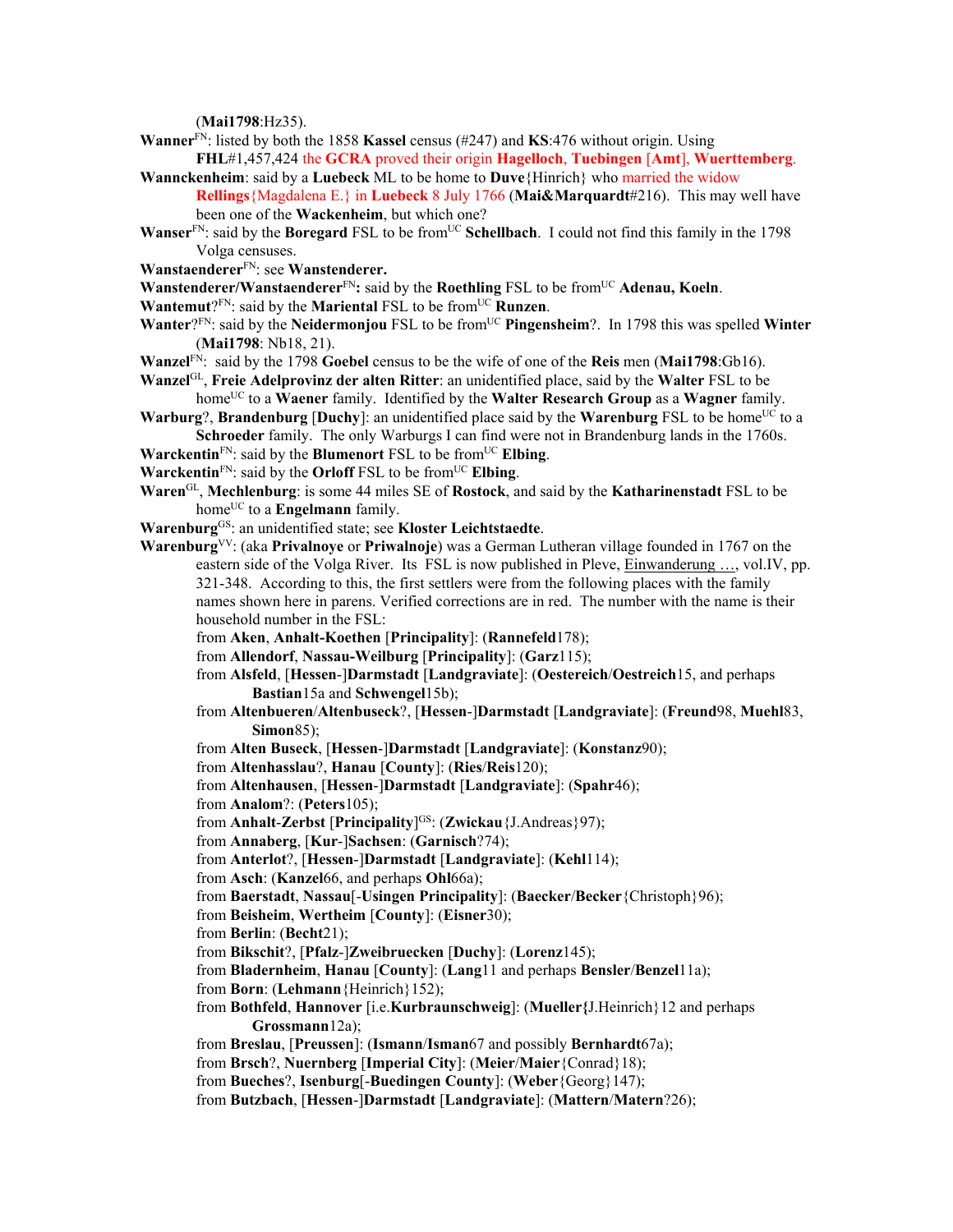from [**Hessen**-]**Darmstadt** [**Landgraviate**]: (**Kraemer**{J.Georg}95 and possibly **Sparwasser**{K.Margaretha}14a, as well as **Koch**{Johannes}95a); from **Dawizler**?: (**Schumacher**133); from **Derndur**?, **Ansbach** [**Margraviate**]: (**Baecker**{J.Georg}75); from **Doerbach**?, **Kurpfalz**[sic]: (**Stephan**160); from **Doernigheim**, **Hanau** [**County**]: (**Eisner**{H.Christian}135); from **Dresden**, [**Kur**-]**Sachsen**: (**Dening**81); from **Eckartsborn**(?), Hessen-Darmstadt: (Old{Brecht}64); from **Eichstedt**: (**Kremell**175); from **Ellingen**, **Kurpfalz**[sic?]: (**Boes**?/**Buss**129 and possibly **Flach**/**Flas**/**Flag**129a); from **Erfurt**, [**Kurmainz**?]: (**Gruenbaum**116, **Winkler**80); from **Erlangen**, [**Brandenburg**-]**Bayreuth** [**Margraviate**]: (**Meier**{Christoph} and frau100); from **Eschbach**, **Runkel**[sic?]: (**Eng**141 and possibly **Geier**141a); from **Florstadt**: (**Werner**7); from **Frankfurt-am-Main** [**Imperial City**]: (**Bach**76, **Koehler**{Adam}93); from **Frumet**?, **Wertheim**?: (**Rothenberger**60); from **Furmal**?, **Hannover** [i.e.**Kurbraunschweig**]: (**Weberling**/**Beberling**5); from **Gaterschlein**?, [**Schleswig**-]**Holstein** [**Royal Duchy**]: (**Meier{**J.Augustus}19); from **Gemuenden**, [**Hessen**-]**Darmstadt** [**Landgraviate**]: (**Kraemer**{J.Philipp}94); from **Gerlachsheim**, **Kurpfalz**[sic?]: (**Koehler**{Anton}164); from **Grossenkneten**, [**Bremen Duchy**]: (**Koch**{Johannes}16); from **Hammerstein**?[**Heimersheim**], **Kurpfalz**: (**Jung**{Andreas}138); from **Hanau** [**County**]: (**Mueller**(Joaholz)103 and possibly **Gorsch**103a); from **Harstein**?, **Kurpfalz**: (**Kaiser**166); from **Harstein**?, [**Kur**-]**Pfalz**: (**Pfeifer**161); from **Heim**?, [**Hessen**-]**Darmstadt** [**Landgraviate**]: (**Bittenbender**84); from **Hein**?, **Holstein**: (**Michelsen**54); from **Hermannstadt**: (**Ritter**101); from **Hetzerode**?[sic], **Hessenburg**[sic]: (**Mauer**{J.Adam}126, {J.Peter}125); from **Hofen**, [**Wied**-]**Runkel** [**County**]: (**Schaefer**{Andreas}142); from **Holstein**: (**Metzger**{Peter}176}; from **Holzhausen**, **Hannau** [**County**]: (**Adolph**49); from **Humberg**?: (**Hermann**/**Herrmann**111); from **Inkheim**, **Hanau** [**County**]: (**Schmidt**{Ludwig}34); from **Kaduk**?, **Erbach** [**County**]: (**Wolf**159); from **Kaesbach**, **Franken**: (**Fertig**99); from **Kilianstaedten**, **Hanau** [**County**]: (**Gottfried**167); from **Kleburg**, **[**Kur**-]Sachsen**: (**Vogt**92); from **Kleinstadt**, **Holstein**: (**Petersen**/**Peterson**57); from **Koepfingen**?, **Wuerttemberg** [**Duchy**]: (**Lutz**82); from **Kopenhagen**, **Daenemark** [**Kingdom**]: (**Adelhof**110, **Howald**102); from **Kranichstein**, [**Hessen**-]**Darmstadt** [**Landgraviate**]: (**Meier**{Johannes}50); from **Kubach**, **Braunfels** [sic?]: (**Dein**/**Tain**?127); from **Langenhain**, [**Hessen**-]**Darmstadt** [**Landgraviate**]: (**Fuehrer**69, **Mueller**{J.Georg}113); from **Laubuseschbach**, [**Wied**-]**Runkel** [**County**]: (**Heil**169); from **Lichtenberg**, [**Pfalz**-]**Zweibrucken** [**Duchy**]: (**Bier**/**Buehr**118, **Hess**119); from **Linz**, **Oberoesterreich**: (**Wagenleitner**/**Wagenleiter**137); from **Lohrbach**[sic?], [**Hessen**-]**Darmstadt** [**Landgraviate**]: (**Schmidt**{Jacob}52); from **Lollar**?, [**Hessen**-]**Darmstadt** [**Landgraviate**]: (**Braun**88); from **Luebeck** [**Bishopric** or **Imperial City**]:(**Brott**{Zacharius}20,**Detler**22); from **Lueckstedt**, [**Kur**-]**Brandenburg**: (**Arndt**/**Arnst**146); from **Luxemburg** [**Duchy**]: (**Nissen**37a); from **Magdeburg** [**Duchy**]: (**Frisch**153, **Koch**{F.Wilhelm}51, **Wiegener**151, and possibly **Goebel**51);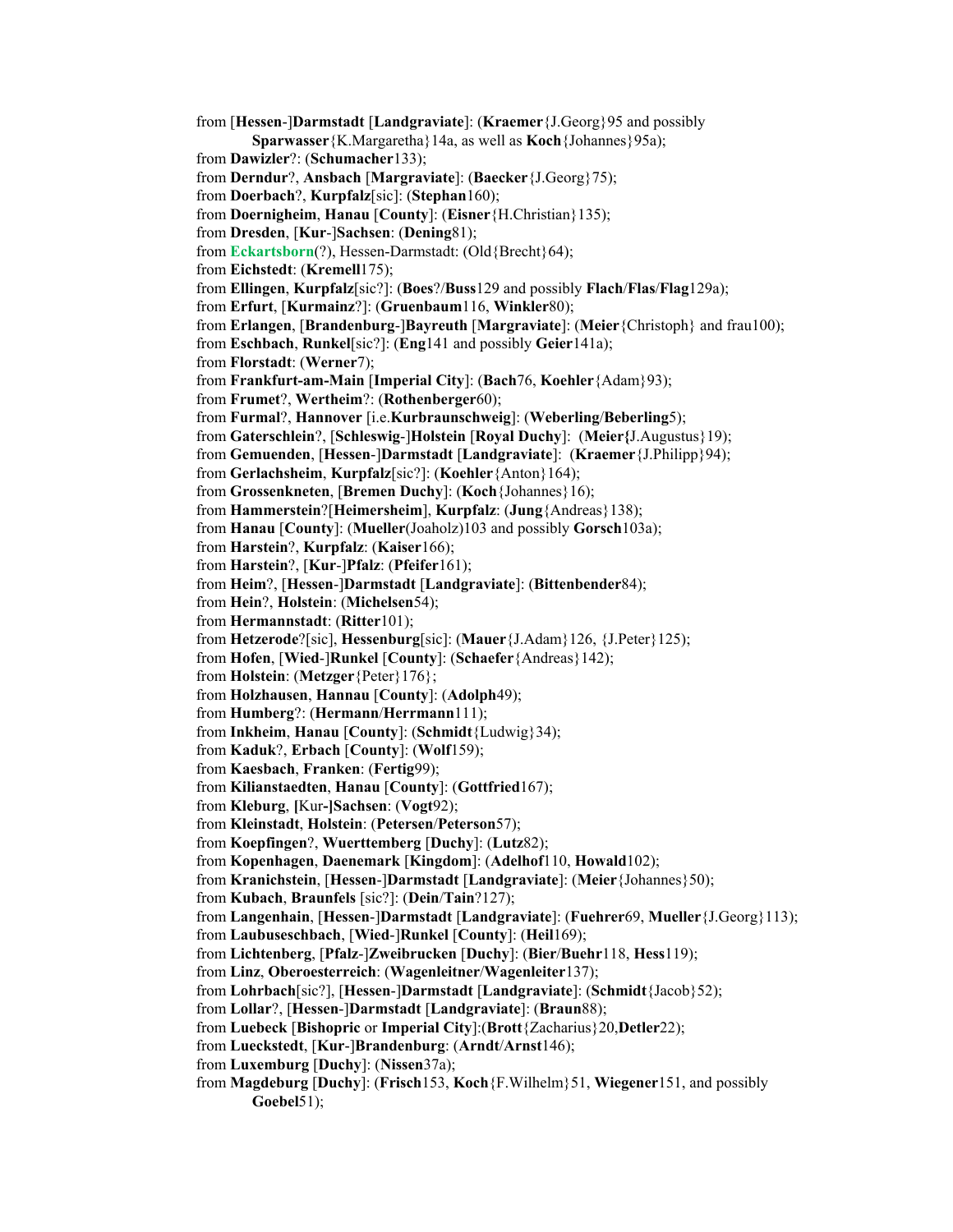from **Meizin**?, [**Hessen**-]**Darmstadt** [**Landgraviate**]: (**Get**31); from **Menningen**?, **Kurpfalz**: (**Berger**124 and possibly **Conrad**124a); from **Merlau**?, [**Hessen**-]**Darmstadt** [**Landgraviate**]: (**Rahn**9); from **Merzhausen**, **Nassau**[-**Usingen Principality**]: (**Schiffman**32); from **Michelbach**, **Hanau** [**County**] [sic?]: (**Bender**121, **Gorg**/**Horch**/**Korg**163); from **Nassau**: (**Goebel**42); from **Nassau-Usingen** [**Principality**]: (**Schaefer**{J.Georg}62); from **Nassau-Weilburg** [**Principality**]: (**Mosel**106); from **Nauheim**, **Hanau** [**County**]: (**Franz**168); from **Naumburg**, [**Solms-**]**Braunfels** [**County**]: (**Andreas**134); from **Neu-Brandenburg**, **Mecklenburg**[-**Strelitz Duchy**]: (**Reier**56 and perhaps **Otto**56a); from **Neunbach**?, [**Hessen**-]**Darmstadt** [**Landgraviate**]: (**Zifler**53 and perhaps **Mitzig**?53a); from **Neustadt**, **Holstein** [**Condo**]: (**Schweiker**36); from **Neustadt**, [**Kur**-]**Sachsen**: (**Kerster**65); from **Niederdorfelden**, **Nassau**[sic?] (**Hoffmann**{J.Heinrich}154); from **Nieder Erlenbach**, **Hanau** [**County**]: (**Brott**{J.Conrad}123, **Schuetz**{J.Kaspar}122); **Niedenbach** from **Nieder Eschbach**, **Hanau** [**County**]: (**Trippel**155); from **Niederhausen**, [**Pfalz**-]**Zweibruecken** [**Duchy**]: (**Hoffmann**{Philipp}150); from **Nieder-Ingelheim**, **Kurpfalz**: (**Beck**72 and possibly **Hannebolet**/**Hannewald**72a); from **Nieder-Ramstadt**, [**Hessen**-]**Darmstadt** [**Landgraviate**]: (**Engelhardt**/**Engelhard**29, **Valentin**6); from **Nierstein**, **Kurpfalz**: (**Boltz**44); from **Niklashausen**, **Wertheim** [**County**]: (**Funkner**33); from **Oberaltenbernheim**, **Kaestel**?: (**Stroemer**/**Stumpf**39); from **Ober-Ramstadt**, [**Hessen**-]**Darmstadt** [**Landgraviate**]: (**Fischer**25); from **Obersabelrot**?, [**Hessen**-]**Darmstadt** [**Landgraviate**]: (**Doering**/**Dering**); from **Offenbach**, **Isenburg**[-**Birsteim Principality**]: (**Dittenbier**/**Dittenber**165, **Kiegler**?170); from **Pak**?, **Kurpfalz**: (**Zies**?/**Tysysh**?/**Zieg**177); from **Pansenheim**?, **Wuerttemberg** [**Duchy**]: (**Uhl**78, and possibly **Kraft**79); from **Perling**…?, **Schwaben**: (**Koch**/**Kuch**{J.Georg}37); from **Philippsburg**, **Holstein**?: (**Feil**23 and perhaps **Sohn**23a); from **Polkniz**?, [**Hessen**-]**Darmstadt** [**Landgraviate**]: (**Klaum**108); from **Potsdam**, [**Kurbrandenburg**]: (**Dubach**149); from **Reichenbach/Eschach**(?), **Erbach** [**County**]: (**Koehler**{Franz}63 and perhaps **Metzger/Mueller**{Johann/Michael}63a); from **Reichenbach**, **Schlesien**: (**Ilgner**27); from **Ritterhude**, **Holstein**: (**Simsen**14); from **Rodheim**, **Friedberg** [**Imperial City**]: (**Frick**17); from **Rosbach**, [**Hessen**-]**Darmstadt** [**Landgraviate**]: (**Hieronymus**64, **Zimmermann**61, and possibly **Seher**64a); from [**Wied**-]**Runkel** [**County**]: (**Diener**139); from [**Kur**-]*Sachsen*: **Weber**{Tobias}93a); from **Schleswig-Holstein** [**Royal Duchy**]: (**Boettcher**55); from **Schmiedeberg**: (**Kessler**58); from **Seeheim**?, [**Hessen**-]**Darmstadt** [**Landgraviate**]: (**Kister**4); from **Seelbach**, **Nassau**[-**Weilburg Principality**]: (**Geiter**1, **Jung**{PhilippG.}2, and perhaps **Instedt**/**Ikstadt**1a); from **Semd**, [**Hessen**-]**Darmstadt** [**Landgraviate**] [sic]: (**Moor**24); from **Serschsdorf**?, **Nassau**: (**Weilander**/**Weiland**41); from **Siegen**, **Nassau**[-**Siegen Principality**]: (**Heinz**128); from **Singhofen**, **Nassau** [**Condo**]: (**Roth**{Jacob}3); from **Springen**?, [**Katzenelnbogen County**], **Hessen-Kassel** [**Landgraviate**]: (**Weil**172); from **Stadtamhof**, [**Kur**-]**Bayern**: (**Barteter**?68);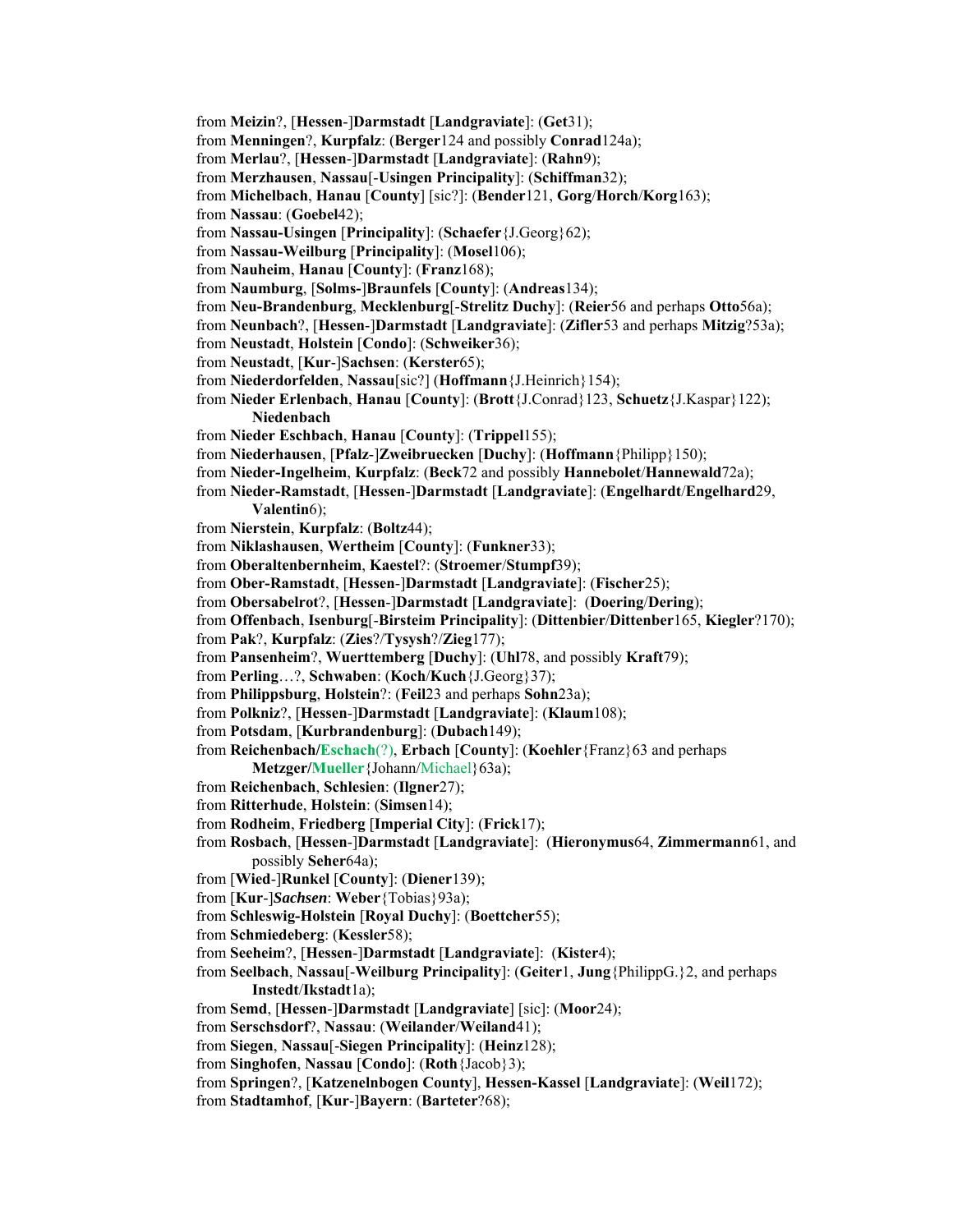- from **Stafelberg**?[sic?], [**Hessen**-]**Darmstadt** [**Landgraviate**]: (**Baecker**{Magnus}87);
- from **Steeden**, [**Wied**-]**Runkel** [**County**]: (**Krentz**131);
- from **Steinbach**, **Hessen-Kassel** [**Landgraviate**] [sic?]: (**Schaefer**{Johannes}132;
- from **Stolb**?, **Nassau**: (**Brokin**?107);
- from **Stukelm**?: (**Deislin**?179);
- from **Stuttgart**, [**Wuerttemberg Duchy**]: (**Gos**71);
- from **Tiligraut**?, **Dienheim**: (**Mueller**{Christian}112);
- from **Tra**?/**Traisa**, [**Hessen**-]**Darmstadt** [**Landgraviate**]:
	- (**Mueller**/**Muller**/**Miller**{Heinrich}86);
- from **Treibe**?, **Hessen-Kassel** [**Landgraviate**]: (**Motz**/**Mutz**45);
- from **unknown**: (**Fels**?173, **Mueller**{J.Peter}174);
- from **Vienna –**see **Wien** below:
- from **Walenkepr**?, [**Kur**-]**Braunschweig**: (**Mast**77);
- from **Warburg**?, **Brandenburg** [**Duchy**]: (**Schroeder**/**Schraeder**48);
- from **Wech**?, [**Hessen**-]**Darmstadt** [**Landgraviate**]: (**Weber**{Martin}144);
- from **Weilmuenster**, **Nassau**-**Weilburg** [**Principality**]: (**Seil**43 and perhaps
	- **Schuetz**/**Schatz**{Heinrich}43a);
- from **Weinbach**, **Isenburg**[sic?]: (**Burgardt**109);
- from **Weinheim**, *Franken*: (**Schmidt**{Nicholaus}91);
- from **Wien**: (**Molko**/**Molkof**73);
- from **Wiesbaden**, [**Nassau-Usingen Principality**]: (**Todt**10 and possibly **Haussorg**?10a);
- from **Wiesen**, [**Hessen**-]**Darmstadt** [**Landgraviate**][sic?]: (**Saalfeld**28);
- from **Wilsbach**?, [**Hessen**-]**Darmstadt** [**Landgraviate**][sic?]: (**Boehmersheim**13);
- from **Winden**, **Nassau**[-**Usingen Principality**]: (**Mueller**{J.Friedrich}8);
- from **Windhausen**, **Hessen-Kassel** [**Landgraviate**]: (**Nickel**{J.Peter}35 and possibly **Raabe**35a);
- from **Windheim**?, **Franken**: (**Seibert**{Martin}47;
- from **Wintersdorf**, **Sachsen**[-**Altenburg Duchy**]: (**Fleck**89, **Roth**{H.Balzar}88a);
- from **Wintersheim**: (**Seibert**{Christoph}59);
- from **Wintersheim**, **Sachsen**: (**Reimer**70);
- from **Wittziengen**: (**Diener**);
- from **Wolfenshausen**: (**Steinhauer**171);
- from **Wolfenhausen**, **Runkel** [sic]: (**Bien**?130, **Bretter**162, **Gilau**{Christian}158,
	- {Johannes143}, **Just**/**Jost**136, **Klamm**{Ludwig}157, **Krickau**/**Krikau**156,
	- **Nickel**{Wilhelm}140 and possibly **Gilau**{J.Georg}156a);
- from **Wolfgang**, **Hanau** [**County**]: (**Eberhardt**117);
- from *Wuerttemberg* [**Duchy**]: (**Kraft**79);
- from **Zebrik**?, **Nassau**: (**Hoffert**148);
- from **Zierburg**?, [**Hessen**-]**Darmstadt** [**Landgraviate**]: (**Klamm**{Michael);
- from [**Pfalz**-]*Zweibruecken* [**Duchy**]: (**Scherer**3a).
- **Warendorf**GL: is some 15 miles E of **Muenster** in **North Rhineland-Westphalia**, and is said by the **Kamenka** FSL to be home<sup>UC</sup> to a **Oberberger** family. Said by the **Katharinenstadt** FSL to be home<sup>UC</sup> to a **Streitholz** family.
- **Warle**FN: Herr **Warle** was said by the **Koehler** FSL to be from<sup>UC</sup> **Worms** (no locality mentioned), and his frau's maiden name was given as **Hermann** (no origin given).
- **Warmbronn**GL**, Leonberg Oberamt, Wuerttemberg**: is some 2.5 miles SW of **Leonberg, Baden-Wuerttemberg**, and was home to a **Hensler/Henssler** family that settled in **Gueldendorf, Odessa**.
- **Warnewalbach**(?)GL**,** is an unidentified locality which, according to the **Frank** FSL, was in the state of **Thueringen** and was home<sup>UC</sup> to a **Koch** family.
- **Warnold**FN: see **Varnotte**.
- **Warsaw**: said by the 1816 **Bergdorf** census to be home<sup>UC</sup> to a **Faas** family. The **GCRA** says that the "Warsaw Settlers" in the **Glueckstal** colonies probably came from somewhere in the province of **Posen** in the Duchy of Warsaw, but they have been unable to find the specific places. A **Faas** son was reported to have been born in **Luisenfeld Kolonie**, **Nowy Dwor** [**Amt**], north of **Warsaw**.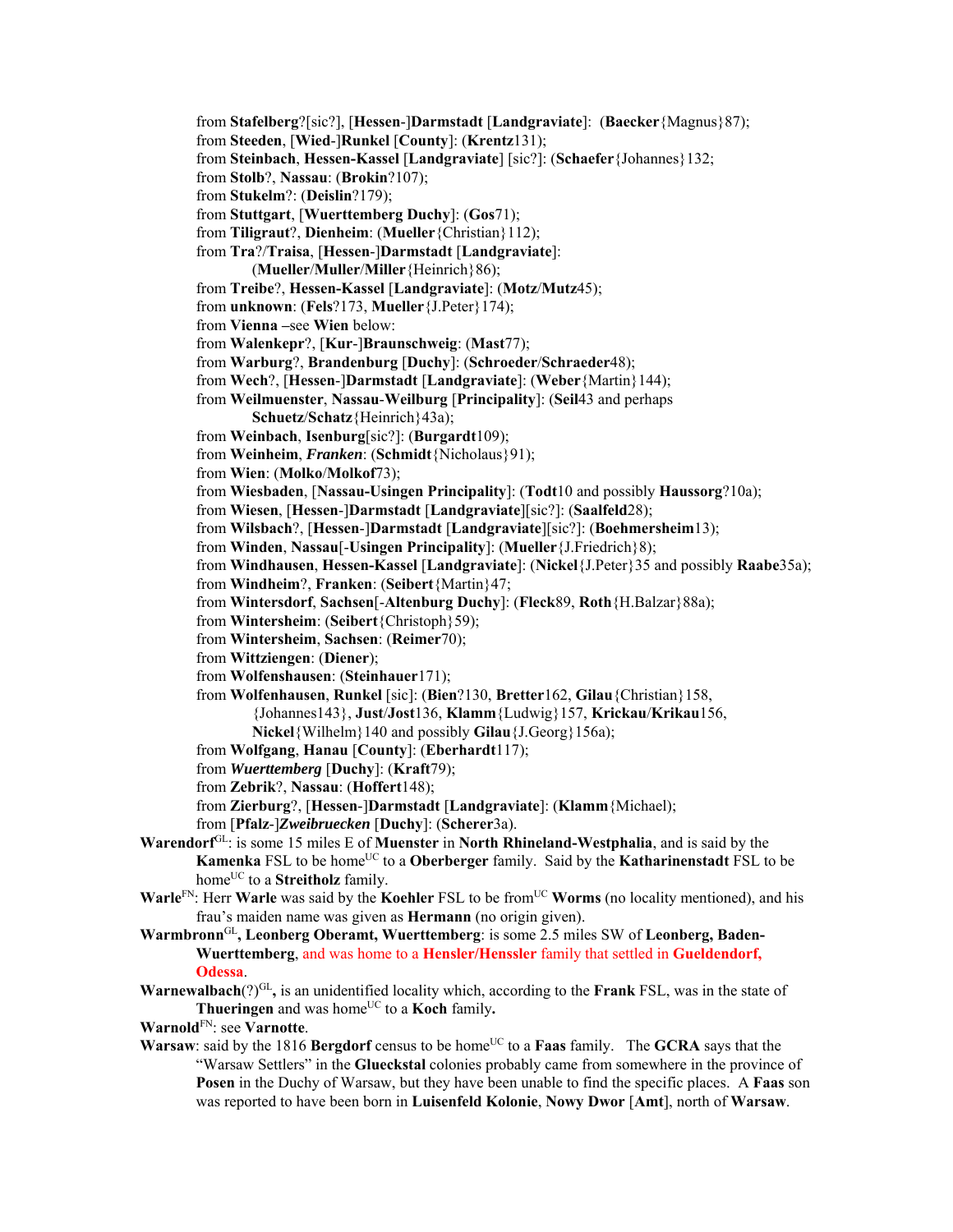- **Warschau**<sup>GL</sup>, **Polen**: this is Warsaw, Poland, and said by the **Fischer** FSL to be home<sup>UC</sup> to a **Proziminski** family. Said by the **Grimm** FSL to be home<sup>UC</sup> to a **Kasimirow** family.
- Warschau Grand Duchy<sup>GS</sup>: during its brief existence, 1807-1815, this French-Saxon client-state included much of the former Kindom of **Poland**, most of what had been the Prussian province of **South Prussia** 1795-1807, and much was what in 1815-48 would be the Prussian province of **Posen**.

**Wart**GL: see **Friedberg**.

- **Warta River valley**: the **GCRA** believes the **Haux** family was from this area before 1805. This river wandered through the heart of the **Posen Department**; it ran through several Posen Kreis centers: **Birnbaum**, **Oborniki**, **Posen**, **Schrimm**, **Konin**, **Warta**, **Sieradz**, and **Czestochowa**, and as many others existing within its valley.
- **Wartemann/Wartmann**FN{Martin/J.Martin}: according to **Anhalt-Dessau** records abstracted by Dr. Waeshke and annotated by Dr. Lippert, this man from<sup>UC</sup> **Quellendorf** had moved there from<sup>UC</sup> **Oster-Nienburg** in 1754 (**Mai&Marquardt**#1169). **KS**162 says he had a wife and 3 children. On 4 July 1766 he, wife {Maria} and 3 children arrived in **Russia**, he said to be from **Dessau**. By 22 July 1767 {Martin & Katharina} and 2 daughters had settled at **Paulskaya** FSL #5, he said to be fromUC **Dessau** (no locality mentioned). I could not find this family in the 1798 Volga censuses.
- **Wartenberg**[-**Roth County**] GS: 1699-1806, often referred to simply was **Wartenberg** or **Wartenberg County**, was a scattered state with separate small portions around **Mettenheim**, around Ellerstadt, W and NE of Fischbach, and N of Mehlingen, all of which are within 23 miles of **Worms** city, **Mettenheim** to the N and the rest to the SW. Said (no locality mentioned) by **Kulberg** to be home<sup>UC</sup> to the following families: **Knosp**?{Adam+1w+1c}206, **Knutler**{Johann+w+2c}204, **Schilling**{August+w+3c}207, **Spengler**{Samuel+w+3c}209. Said by the **Leichtling** FSL to be homeUC to a **Messler** family. See also **Waltenberg**.
- **Warth**<sup>FN</sup>: said by the **Paulskaya** FSL to be from<sup>UC</sup> Leipzig. I could not find this family in the 1798 Volga censuses.

**Wartmann**FN: go to **Wartmann**.

- **Warzburg**<sup>GL</sup>: said by the **Pleve Kaufmann** family chart to be home<sup>UC</sup> to **Kaufmann** {Johannes}, and possibly his wife **Meisinger**{Elisabeth}, who evidently were first settlers in **Schilling**. This information was provided by Gary Martens AHSGR Schilling Village Coordinator. **Warzburg**: Warzburg was a miswriting of **Wuerzburg**.
- **Warzenbach**, [**Hessen-Kassel Landgraviate**]: is 7 miles NE of **Marburg-an-der-Lahn**, and was said by the **Ernestinendorf** FSL to be home<sup>UC</sup> to a **Selbert** {Johannes}/**Selb** family. Kuhlberg said this was in **Hessen**.
- **Waschenbach**GL, [**Hessen-Darmstadt**]: is 5.5 miles SSE of **Darmstadt** city, and said by the **Neidermonjou** FSL to be home<sup>UC</sup> to an **Elf** family. Kuhlberg said this was in **Darmstadt**.
- **Wasen**{Philipp}: they are listed in the Recruiter Beauregard list as having come from<sup>UC</sup> Bensheim? and who went to **Obermonjou** in 1768 (**Lk**86); so they must have been among the **Obermonjou** first settlers. I could not find them in **Mai1798**.
- **Wasen**<sup>FN</sup>: possible early settlers of **Zuerich** first listed without origin, but Kuhlberg said they were from<sup>UC</sup> **Breitenheim** (**Lk**5). Spelled **Wassen** in 1798 (**Mai1798**:Zr26, 5,42). Spelled **Wasen** in 1767 (**T**2504-2512).
- **Wasenmueller/Wassenmueller**(J.Peter): from **Loewenstien** married **Wassenheimer**{J.Peter} in **Buedingen** 19 April 1766 (**Mai&Marquardt**#556). On 8 Aug 1766 {Johann & Elisabeth} arrived in **Russia** (**Kulberg**3589). Not found in **T**. By 7 Aug 1767 {J.Peter & E.Margarethe}with no children had settled at **Shcherbakovka** FSL #46, he said to be from<sup>UC</sup> **Kirchberg**; however, others transliterate this as **Kergieberber** and say it was near **Loewenstein** (**Mai&Marquardt**#556). **KS**162 says he was from the **Loewensteinish** area. For 1793, 1797 and 1798 see **Mai1798**:Mv2782, 2795, Sv10, 27, 38, 56 (where the wife's maiden name is given as **Weinheimer**), Dh66, and Ho35. **Gieg1** says that **Habitzheim** must have been his home.
- **Waserschlech**(?)<sup>GL</sup>: an unidentified place said by the **Katharinenstadt** FSL to be home<sup>UC</sup> to a **Kummel**? family.
- **Wasiljewka**VV: a variation of the Russian name for **Basel**VV.

**Wasinger**<sup>FN</sup>{Joseph}: said by the **Graf** FSL to be from<sup>UC</sup> **Blieskastell**. Starting with the new (2010)